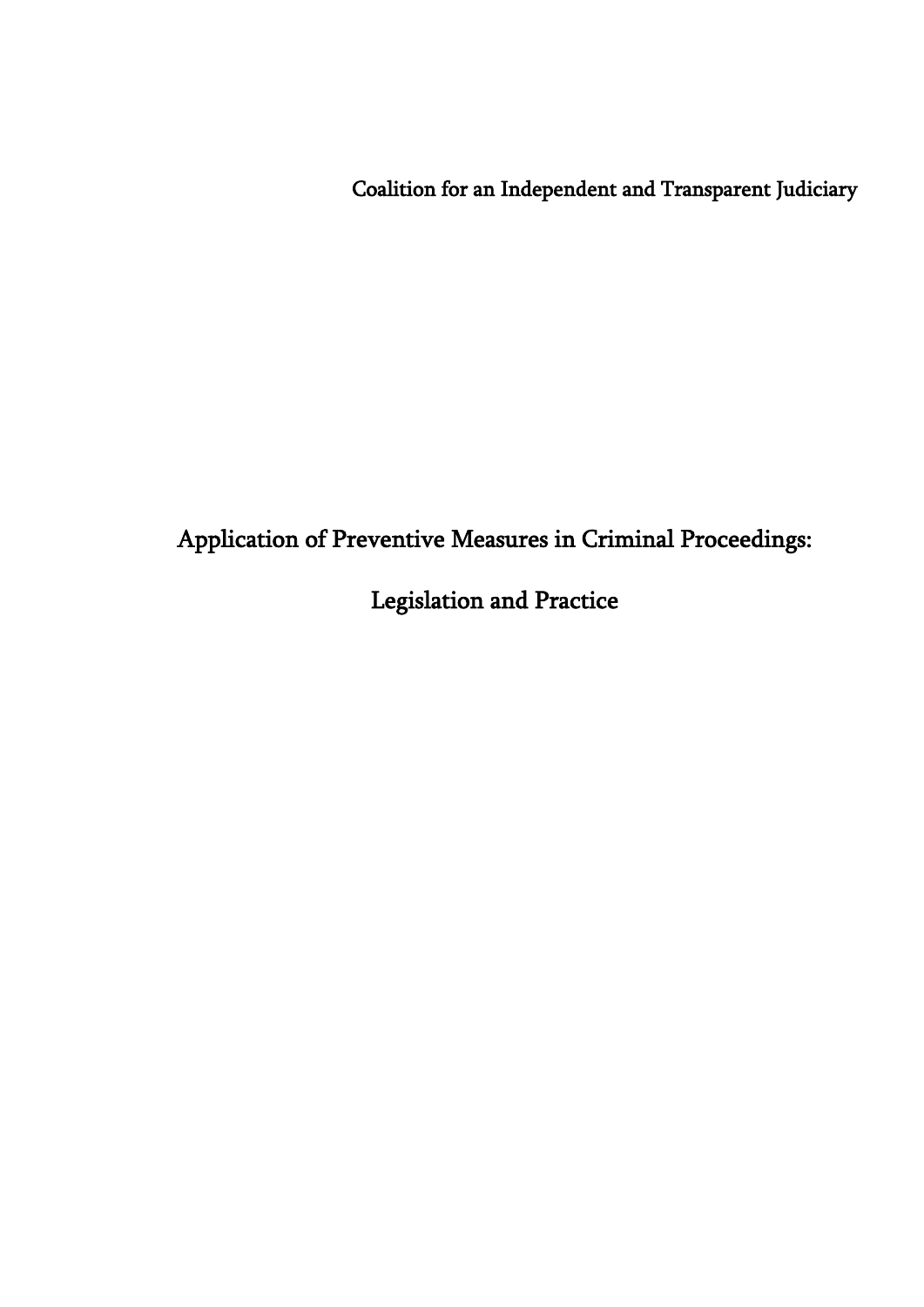The study was conducted by the Criminal Law Working Group of the Coalition for an Independent and Transparent Judiciary

Rusudan Mchedlishvili, Article 42 of the Constitution

Anna Tvaradze Article, 42 of the Constitution

Sopo Verdzeuli, Georgian Young Lawyers' Association

Giorgi Turazashvilli, Georgian Young Lawyers' Association

Nino Elbakidze, Article 42 of the Constitution

The study is financed within the framework of the Civic Initiative for an Independent Judiciary project, implemented by Eurasia Partnership Foundation and funded by the USAID through East West Management Institute. The Coalition for an Independent and Transparent Judiciary is responsible for the content of the study.

The views and opinions expressed in this study are those of the authors and do not necessarily reflect the position of the USAID, US government and East West Management Institute.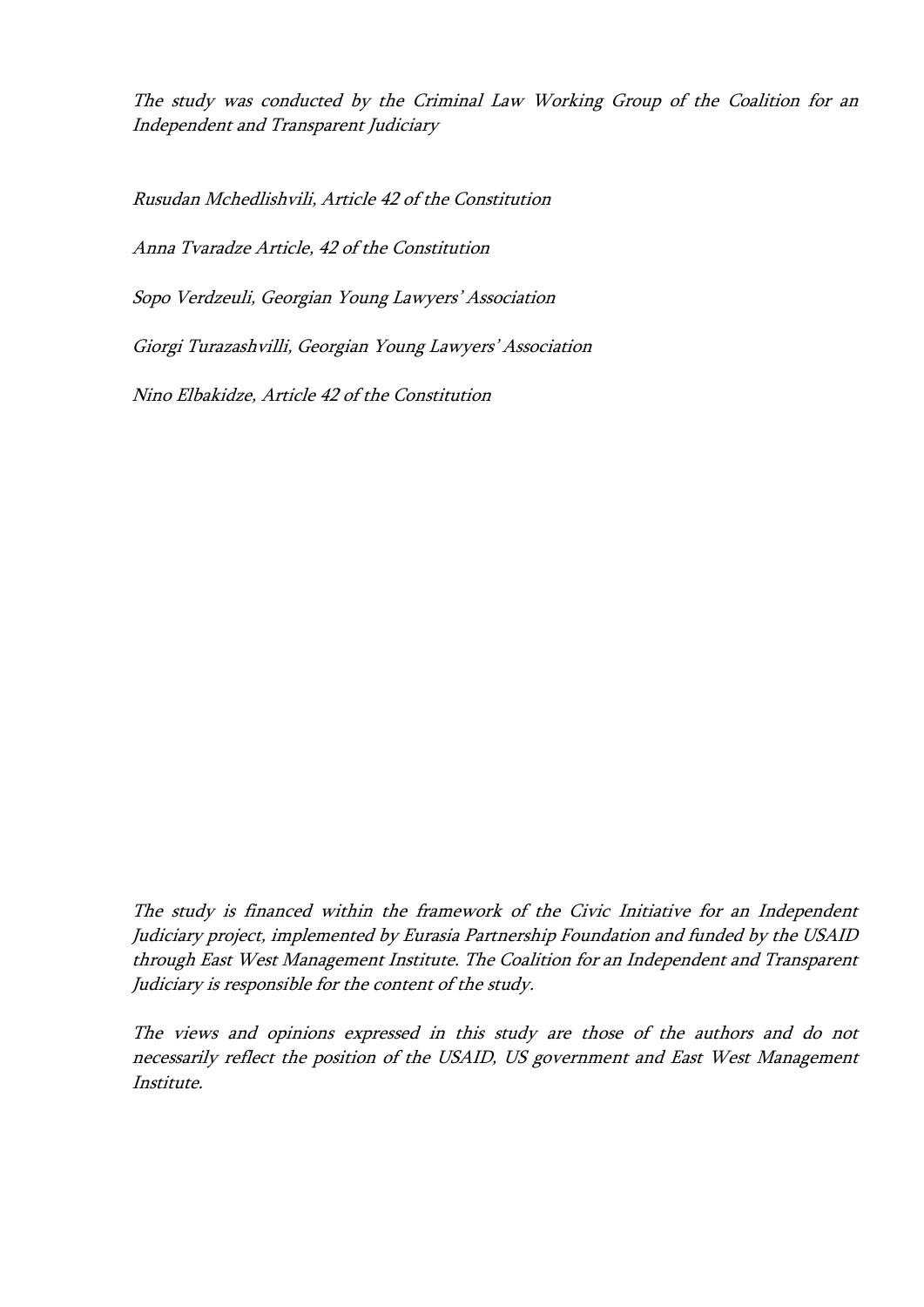The Coalition for an Independent and Transparent Judiciary was formed on 29 April 2011 and unites 30 non-governmental organizations. The goal of the coalition is to strengthen the capacity of legal professional associations, legal rights NGOs, business associations, and the media in monitoring relevant judicial practices and advocating for an independent judiciary. The Coalition was formed within the framework of the Civic Initiative for an Independent Judiciary project funded by USAID. The project is implemented by the Eurasia Partnership Foundation through a partnership with the East-West Management Institute.

The Criminal Law Working Group set up within the framework of the Coalition involves the following organizations: 42 of the Constitution, Georgian Young Lawyers' Association, Human Rights Center, Georgian Lawyers for Independent Profession, Transparency International Georgia, Open Society Georgia Foundation. The Working Group focuses its activity on analyzing preventive measures and related issues. In scrutinizing this topic, the Working Group placed emphasis on both the legislative framework and existing practice. In particular, the study covers the following issues: 1. the national legislation regulating application of preventive measures; 2. the proportionality of a concrete preventive measure; 3. the rule of contesting court decisions on the application, modification and revocation of concrete preventive measures; 4. the approach of the European Court to preventive measures; 5. the application of preventive measures in practice; and 6. recommendations.

# Methodology

The methodology applied for the conduct of this study was the following: the national and international legislation regulating the application of preventive measures in the field of criminal law was examined. Problems existing in the national legislation in relation to the application of preventive measures were identified and corresponding recommendations developed.

To study practical application of preventive measures, the practice of member organizations of the Criminal Law Working Group (Georgian Young Lawyers' Association, Human Rights Center and 42 of the Constitution) over the period between 1 October 2010 and 28 February 2012, was examined. To this end, up to 50 court decisions on the application of preventive measures were scrutinized. Court decisions and information were summed up and analyzed, positive and negative aspects of this practice were identified, and recommendations developed.

Interviews were conducted with the following persons: Public Defender (Giorgi Tugushi); representative of the Justice Ministry (Levan Meskhoradze); representatives of the Chief Prosecutor's Office and High Council of Justice; members of Georgian Bar Association as well as defense lawyer practicing in the field of criminal law.

This study consists of three chapters. The first chapter analyses the national legislation regulating the application of preventive measures and provides recommendations based on that analysis. The second chapter discusses international standards in application of preventive measures. The third chapter reviews the existing practice, identifying problems in proceedings and providing recommendations aimed at improving the existing practice.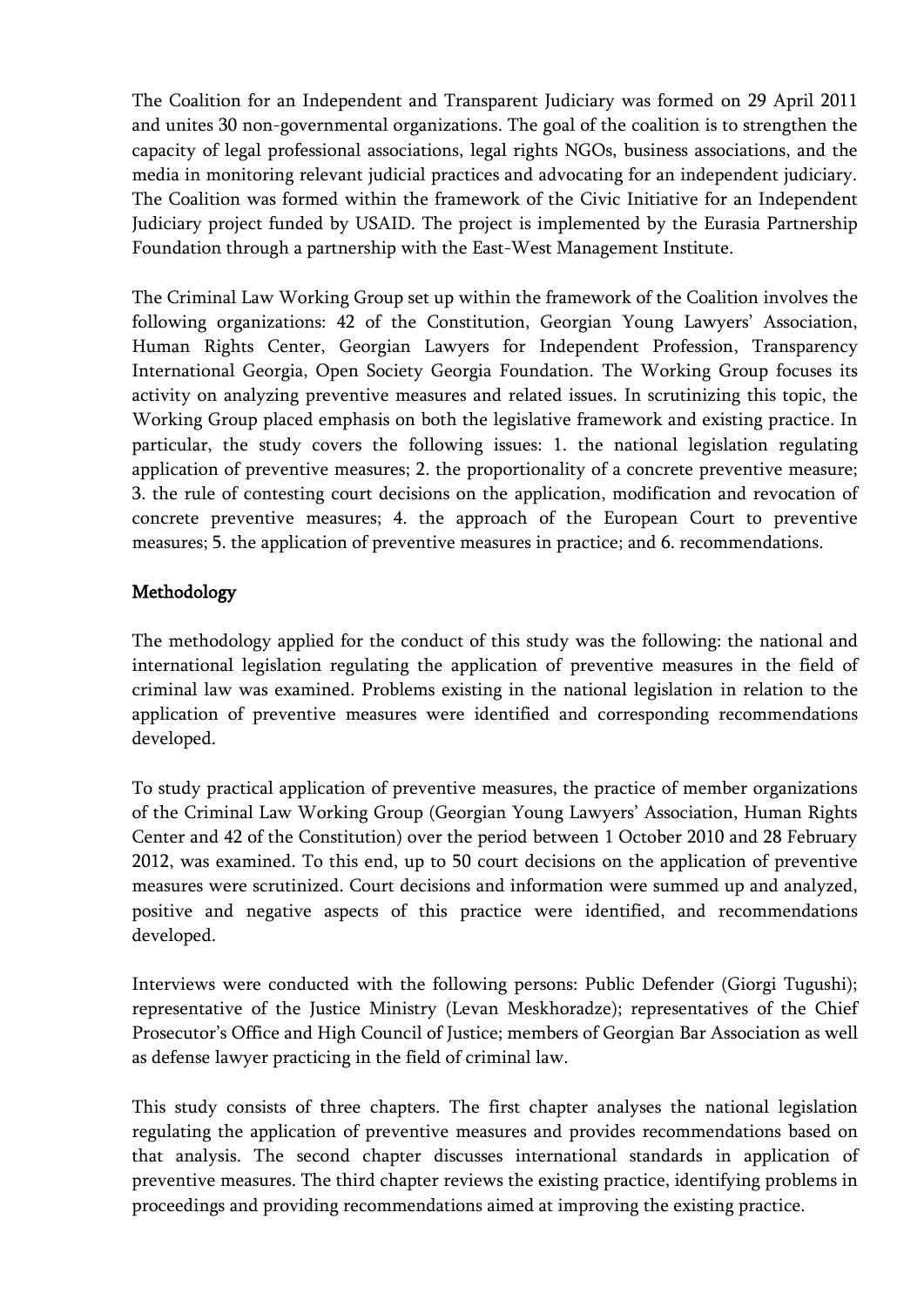The Criminal Law Working Group set up within the framework of the Coalition extends its thanks to every expert, respondent and practicing lawyer who contributed to this study.

### 1. National Legal Regulation

This report provides an overview of general situation with regards to the application of preventive measures. As one of the most severe forms of preventive measures is detention/arrest which accounts for quite a large share in the overall statistics, the report focuses on the intensity and expedience of applying the detention. Application of preventive measures is assessed from the standpoint of both national legislation and international standards and based on this assessment, corresponding recommendations are provided at the end of the report.

According to the data of the Supreme Court of Georgia, out of 13,309 instances of applying preventive measures in 2011, detention was used in 6,558 cases (49.3%) while in 2010, the detention was applied in 8,109 (54.2%) out of 14,959 cases. Measures applied in the remaining cases were non-custodial with the bail amongst being most widely used. In 2011, the bail was applied in 6,726 cases (50.5%). The corresponding indicator of 2010 stands at 6,757 (45.2%).



Green – Bail; Red – other non-custodial measure; Blue – Detention

Regardless of its non-custodial nature, bail is closely linked to custodial measures because it can be conditioned by detention. Moreover, a failure to pay bail may lead to a stricter preventive measure for a person, namely, the detention. This may happen because of an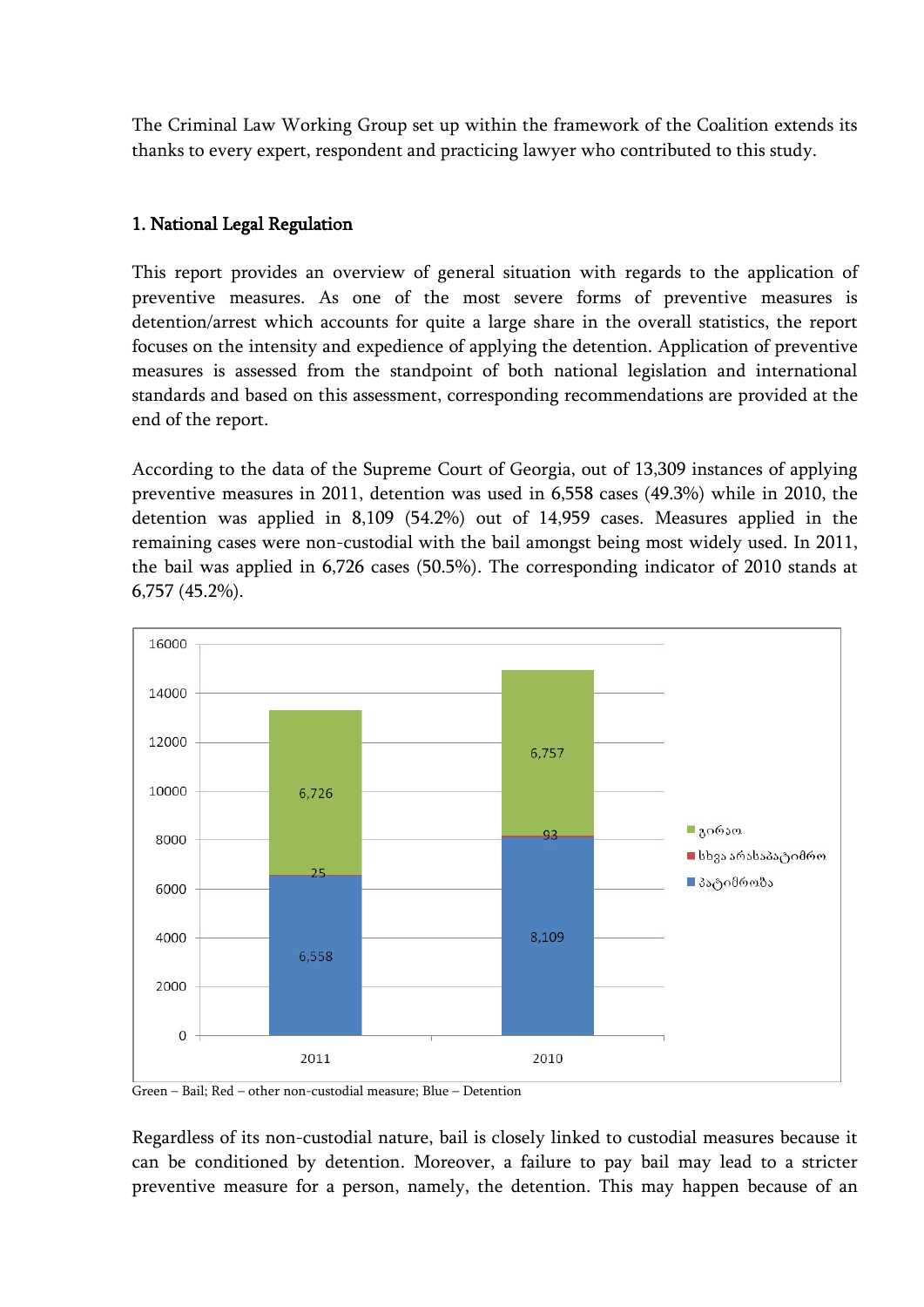unreasonably large sum defined as a bail or a short period of time specified as the term of payment. Consequently, this report examines the possibility of applying non-custodial measures, and in particular the bail, in the context of existing interrelationship between bail and detention.

# 1.1. Regulation of preventive measures in national legislation:

Before reviewing international standards, one must outline those guarantees of defense which a person is granted under the national law. The key guarantee is the restriction of the application of preventive measures in accordance with aims and grounds explicitly specified in the law. According to the Criminal Procedures Code of Georgia, preventive measures can be applied for the following aims: to ensure the appearance of an accused person before the court, to prevent an accused person from committing a new criminal act, to ensure the execution of ruling. The criminal procedures legislation provides an explicit and exhaustive list of grounds any of which may prompt the application of preventive measures. Among such grounds is a reasonable doubt that an accused person may:

- Go into hiding;
- Not appear in front of court;
- Dispose of important material evidence;
- Commit another crime.

When applying preventive measures, one of the above listed grounds must exist, at the very least. Moreover, there must be, at least, a reasonable doubt about the existence of such grounds, which, in turn, requires the entirety of relevant facts and information.

Yet another legal guarantee is the restriction imposed on prosecutor when selecting a preventive measure. Moreover, the legislation lays the burden of proof on the prosecution. The Criminal Procedures Code explicitly stipulates that detention cannot be applied to an accused person unless there is a risk that the accused person will go into hiding, commit a new criminal act, intimidate witnesses, dispose of evidence or pervert the course of justice.

Apart from that, the Code requires that when selecting detention or any other preventive measure a possibility of achieving the same aim by applying less stringent measures must be considered. At the same time, it is an obligation of the prosecution to justify the necessity of applying preventive measures, in general, and a specific measure, in particular.

In the process of deciding on the application of a preventive measure, a court shall take into account the personality of an accused person, his/her activity, age, health condition, marital and material status, compensation of damages caused to property or/and a fact of breach of a preventive measure applied earlier to him/her, etcetera.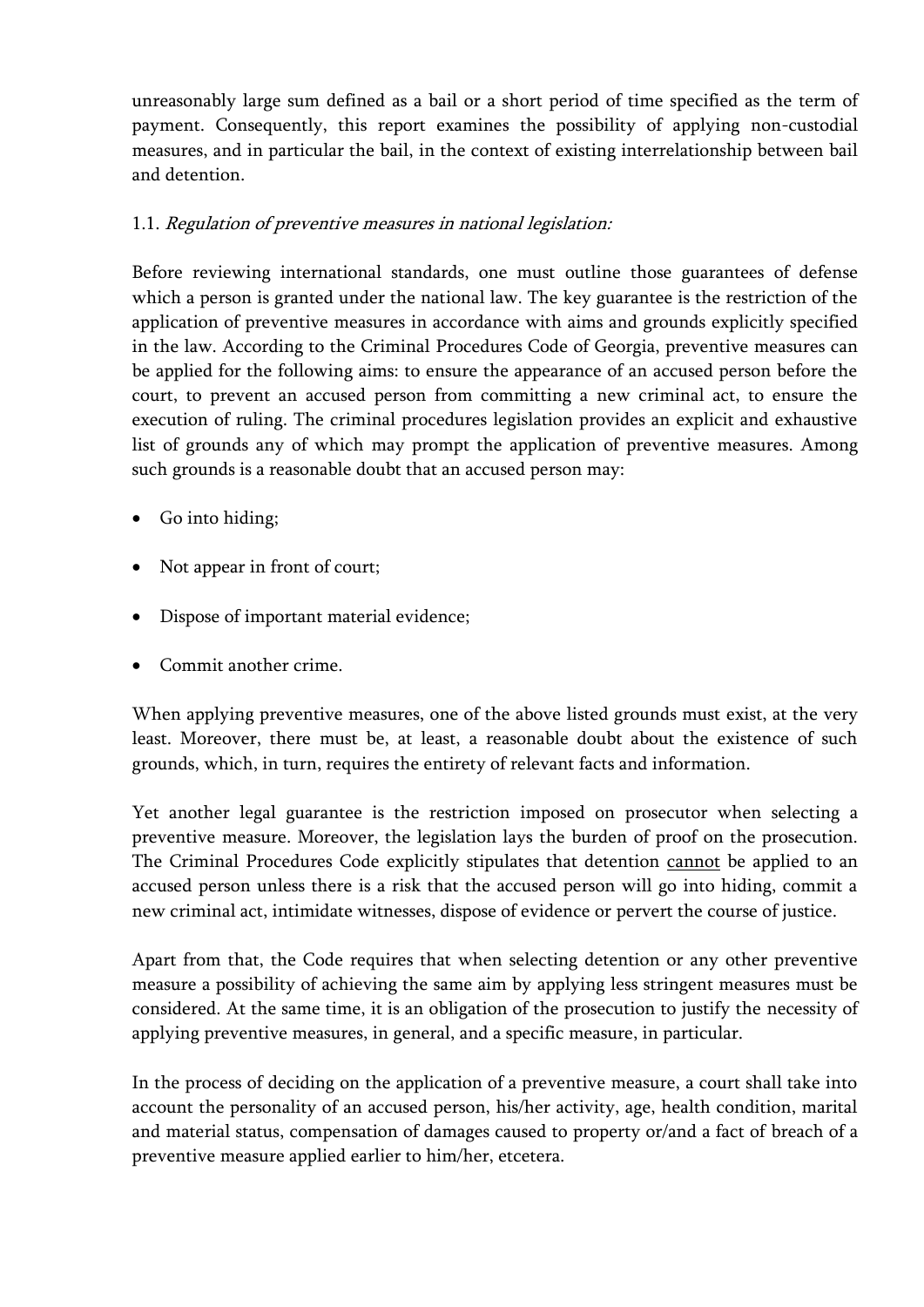The legislation ties the application of a preventive measure and its separate type with the issues of expedience and proportionality of the measure, trying thus to strengthen the presumption existing in favor of the liberty of a person. These issues, for their part, require individual assessment of threats, circumstances of the case and personality of an accused person as well as consideration of peculiarities of each case. All the more so, each ground of applying a preventive measure must have its corresponding substantiation. For example:

 A threat that a person may go into hiding – this cannot be an abstract threat but conditioned by concrete circumstances. That is why it is important in assessing this threat to take into account peculiarities of a person's character, all factual circumstances related to the case and a nature of expected sentence. One must also consider whether a severity of expected sentence may give birth to a desire to go into hiding. Moreover, the existence of those objective circumstances which may help materialize such desire of the accused person must be considered as well.

In assessing that one must take into account "financial resources available to an accused person and property which he/she will have to leave in case of going into hiding; family status and connections; an accused person's ties abroad; severity of expected sentence; special conditions of pre-trial detention of an accused person; accused person's close ties in a country of his/her detention; degree of guarantees ensuring his/her appearance in front of a court, etcetera."

- $\bullet$  A threat that a person will not appear before the court when assessing this threat one must take into account personal characteristics of an accused person. A person's attitude towards the judiciary as well as towards investigative or other entities studying the case must be assessed. Proper attention should be paid to whether a person appeared before a law enforcement body on his/her own initiative as well as to any other factual circumstance (failure to appear / difficulties in communications) and past experience which enhances or rules out the likelihood of such threat.
- $\bullet$  A threat of disposing of evidence or perverting a course of justice it is clear that such threat cannot be relevant at every stage of proceeding. One should also take into account peculiarities and factual circumstances of concrete cases. For example, if an investigation into an organized crime is underway, the threat of perverting a course of justice may be higher. In other cases, however, when the majority of investigative activities have been conducted by the time when the issue of preventive measure is considered, this threat no longer exists.
- It is important for the prosecution to substantiate, based on concrete data, a possibility of an accused person (and not only a probable intention or desire) to influence the execution of justice. Moreover, when demanding a preventive measure on this basis, one must specify those procedural measures which may be jeopardized.
- At the same time, a threat of ruining evidence or perverting the course of justice needs to be assessed and decided on case by case basis. For example, a car accident which did not result in a person going into hiding or when a person appears to law-enforcement bodies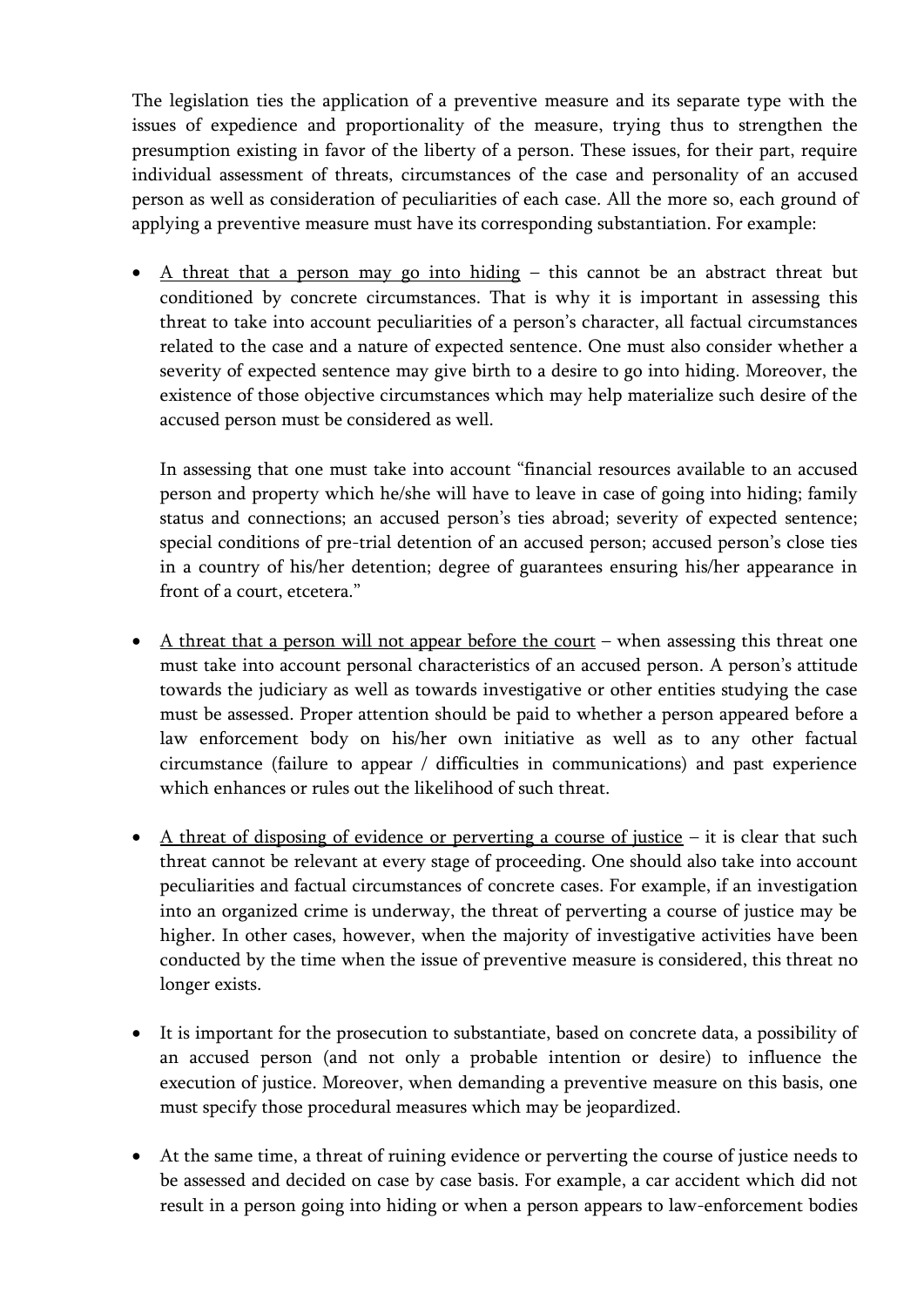on his/her own initiative. In such case, no threat exists that the person will ruin evidence or pervert the course of justice and consequently, the application of a preventive measure on this ground is unjustified.

- Prevent a new crime from being committed  $-$  in separate cases, the prevention of a new crime is indicated as a ground for using a preventive measure. This implies both repeating already committed crime and committing another type of crime. Here again the mentioned threat must be assessed in the light of entirety of circumstances. One must consider, inter alia, the following factors: conviction record of a person, his/her inclination towards crime. Even though these circumstances are significant, each of them taken separately does not constitute a sufficient ground for a reasonable doubt that a person may commit a crime again.
- It should be kept in mind that the application of preventive measure towards a person who is accused of committing an unpremeditated crime for the aim of preventing a new crime is unreasonable.

The above said shows that a reasonable doubt for applying a preventive measure arises from entirety of circumstances of a concrete case. Such entirety of circumstances should reflect facts and information to the maximum extent possible which, in turn, would convince an objective observer in the existence of at least one of above listed grounds of applying preventive measures.

In this regard, a representative of the prosecutor's office said that when substantiating the application of a preventive measure the prosecution is not required to submit a concrete written evidence for corroborating each concrete circumstance. Sometimes, facts and/or circumstances uncovered during the investigation of a case or at the time of arresting a person prove the necessity of applying a preventive measure towards that person.

However, apart from the expedience of preventive measure in general, a necessary criterion is the proportionality of applied measure. For the purposes of this study, the proportionality is examined in relation to the preventive measure of detention.

# 1.2. Proportionality of a concrete preventive measure

Proportionality of a preventive measure demanded by the prosecution is yet another burden of proof lying with the prosecution. Only after the application of preventive measure is deemed expedient by the standard of reasonable doubt, the prosecution is obliged to justify the proportionality of a concrete preventive measure. Consequently, the issue of proportionality of a preventive measure arises after the application of a preventive measure has been accepted, in general.

For the purposes of proportionality, the Criminal Procedures Code provides alternative preventive measures of various severity. The Procedures Code also specifies an obligation of a prosecutor to substantiate the need of applying a specific preventive measure and also, to justify why the same aim cannot be achieved by another, less stringent preventive measure.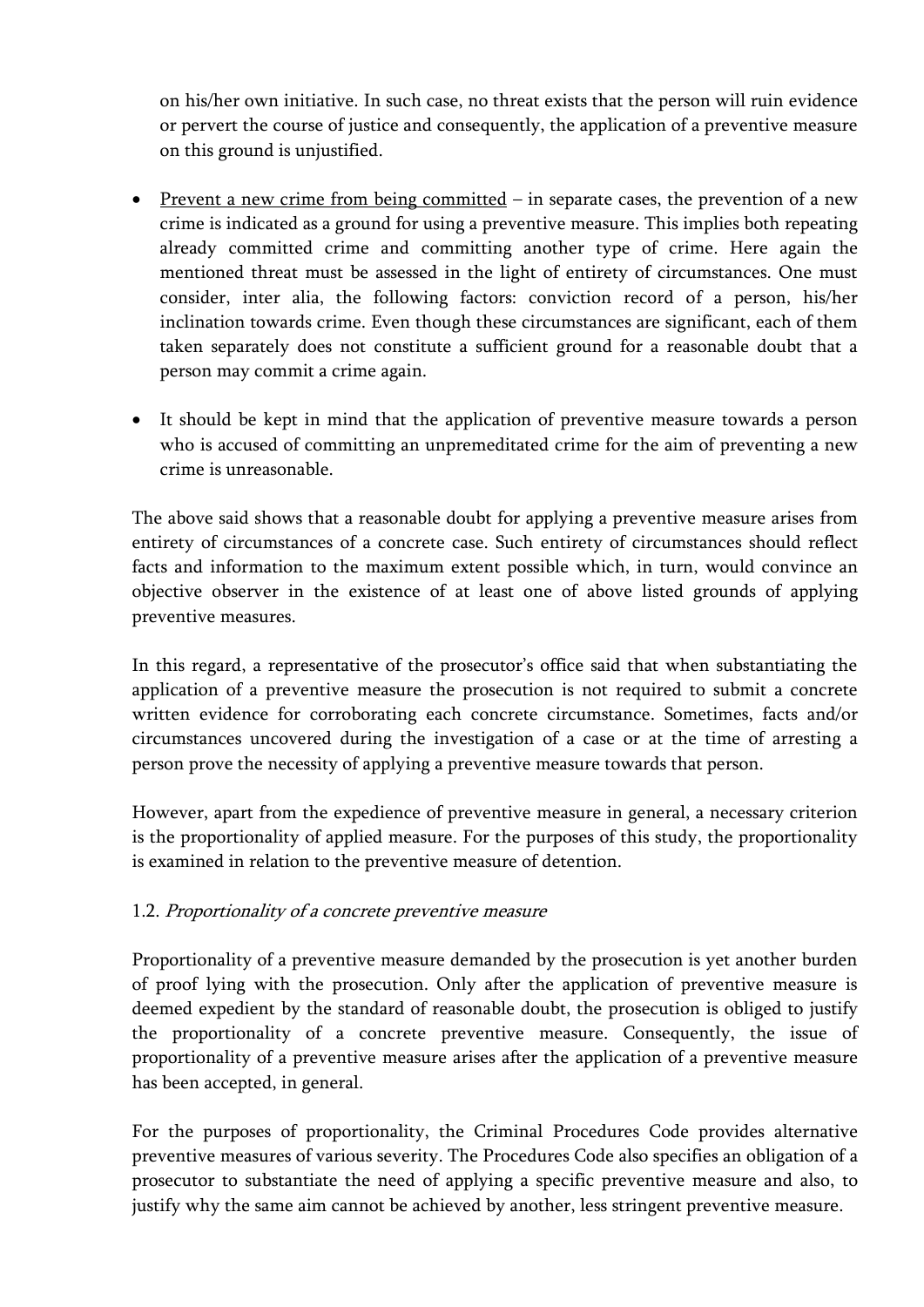The latter is related to the assessment of proportionality of a preventive measure.

A recommendation of the Council of Europe's Committee of Ministers, requires that detention be used only in exceptional cases. Moreover, it must not be compulsory and must not serve the aims of punishment.

At the same time, this recommendation places the exceptionality of detention in the context of presumed innocence. For this recommendation to be implemented in practice, the proportionality must be observed. This obligation is equally imposed on the prosecution and the court under the national legislation. With regard to court, the legislation prescribes it the authority to apply detention only in case if general aims of preventive measure cannot be achieved by other measures.

Representatives of various institutions provide different assessments of the existing legislative framework for preventive measures. According to the Public Defender of Georgia: "the procedural legislation has been amended in recent times with a number of positive changes introduced to it. There are issues which, according to a number of human rights defense lawyers, require further improvement. However, the criminal legislation operating in Georgia is not bad indeed and courts can apply it absolutely normally."

According to a representative of the Justice Ministry, a new regulation which was examined by the Council of Europe, fully reflects the requirements envisaged in Article 5 of the European Convention on Human Rights. According to him, a number of issues were improved even in the previous Procedures Code. However, in contrast to the previous one, the new procedural legislation no longer envisages the seriousness of a crime as a ground for applying detention as a preventive measure. The Justice Ministry representative underlined that the judgments of the European Court of Human Rights regarding the mentioned issue were executed. In particular, on 14 September 2014, the Council of Europe's Committee of Ministers adopted a combined summary resolution (CM/ResDH(2011)105) declaring three judgments of the European Court concerning the problems in pre-trial detention (Patsuria against Georgia (№ 30779/04), Gigolashvili against Georgia (№ 18145/05), Ramishvili and Kokhreidze against Georgia ( $N<sup>0</sup>1704/06$ ) as executed. The execution of these judgments proves that the Georgian government has effectively implemented measures of particular and general nature, thereby eliminating structural problems existing in legislation and practice in relation to preventive measures.

In this regard, the position of the defense concerning the levers in the legislation, is a matter of special interest. According to a defense lawyer, the prosecution is in a better position. Possibilities of the defense are weak. To rectify the existing situation new regulations are needed. The defense lawyer also noted that courts actually do not apply norms regulating the issues of preventive measures in their practice. No relevant guarantees are in place for an accused person and defense lawyer.

Regardless of these guarantees provided in the national legislation, the practice that has developed with regard to the application of preventive measures provides interesting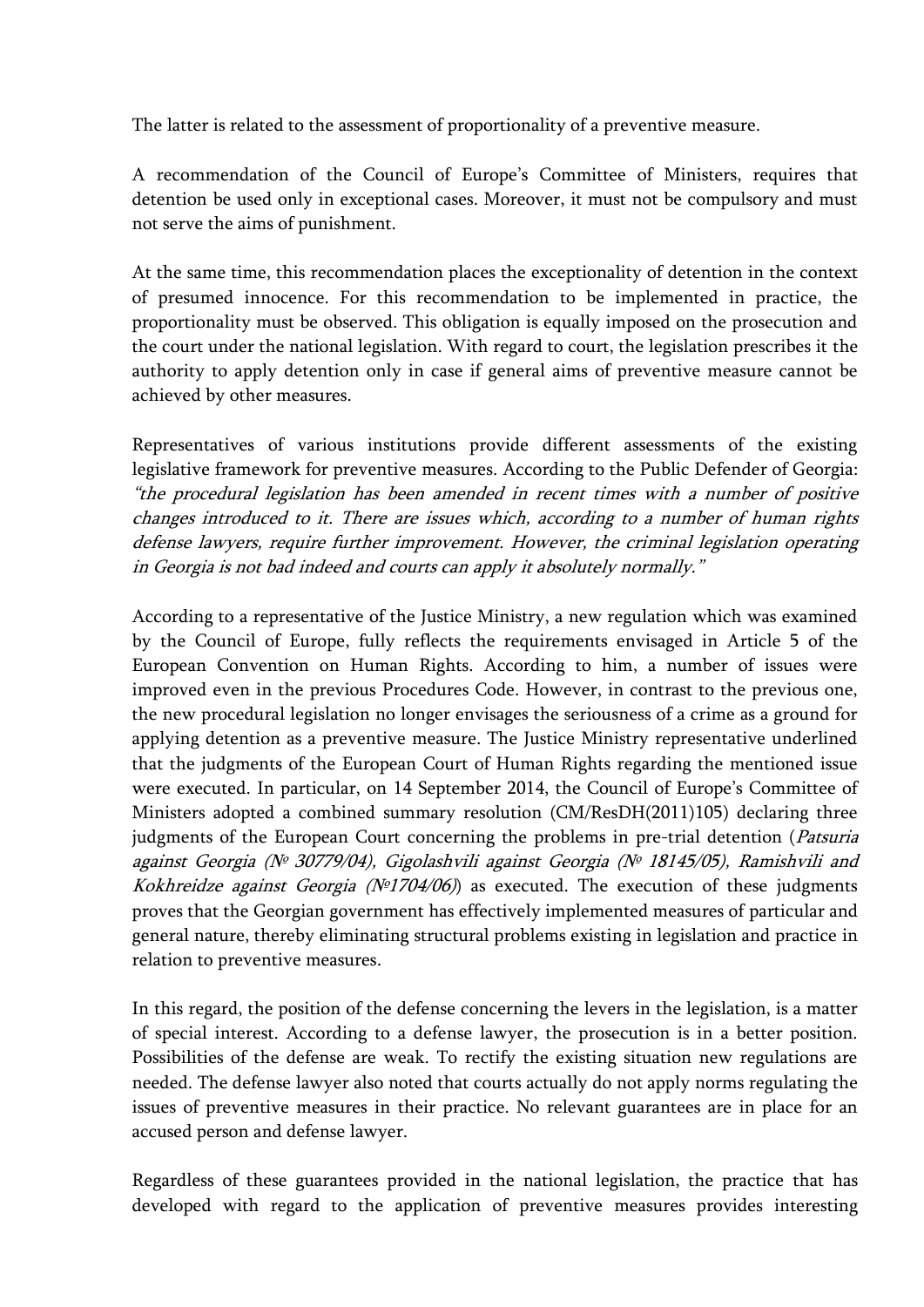material to analyze the domestic legislative regulation against those international standards that have been established in relation to this institution. The main reference point will be, of course, standards established by the European Court within the framework of the Convention, which we will discuss later in this report.

1.3. The rule of contesting a decision on the application, modification, revocation of preventive measure

Rules of application, modification and revocation of preventive measures are set out in Article 207 of the Criminal Procedures Code, explaining the rule and means of contesting a decision on the application of a preventive measure. Two issues can be singled out from procedures of contesting preventive measures, which significantly impede the process of appeal and render this right inoperative:

- A subject authorized to appeal;
- Grounds/conditions of appeal.

According to paragraph 1, Article 207 of the Criminal Procedures Code: "A decision on the application, modification, and revocation of preventive measures can be contested in the Investigation Collegium of the Appeals Court once, within 48 hours of the delivery of the decision, by a prosecutor or an accused person. A defense lawyer can contest a decision only if an accused person is minor or suffers from such physical and mental disorder which renders him/her incapable of giving his/her consent."

Such provision creates certain difficulties for the defense. If a day on which a court delivered a decision on the application a preventive measure coincides with weekend, the defense, because of limited time, may fail to obtain consent from an accused person and consequently, contest the decision. Moreover, consent of an accused person, required by the law, is of absolutely formal nature, often creating problems in contesting a preventive measure. It will be therefore better to lift the obligation of obtaining consent from an accused person.

Another problem in terms of contesting the application, modification, revocation of preventive measures is, as noted above, preconditions that are set for contesting a preventive measure.

According to paragraph 2, Article 207 of the Criminal Procedures Code: "An appeal shall be enclosed with evidence (materials), proving a complainant's position, about those new circumstances that were unknown to a court of first instance."

At any stage of preliminary or court investigation, an accused person and his/her defense lawyer are entitled to make a motion for the modification or revocation of a preventive measure to a court of corresponding jurisdiction. In the motion, the defense must show incorrectness of provisions of a contested decision and indicate each and every of those new circumstances which was unknown at the time the preventive measure was applied and which could have affected the expediency of applied preventive measure.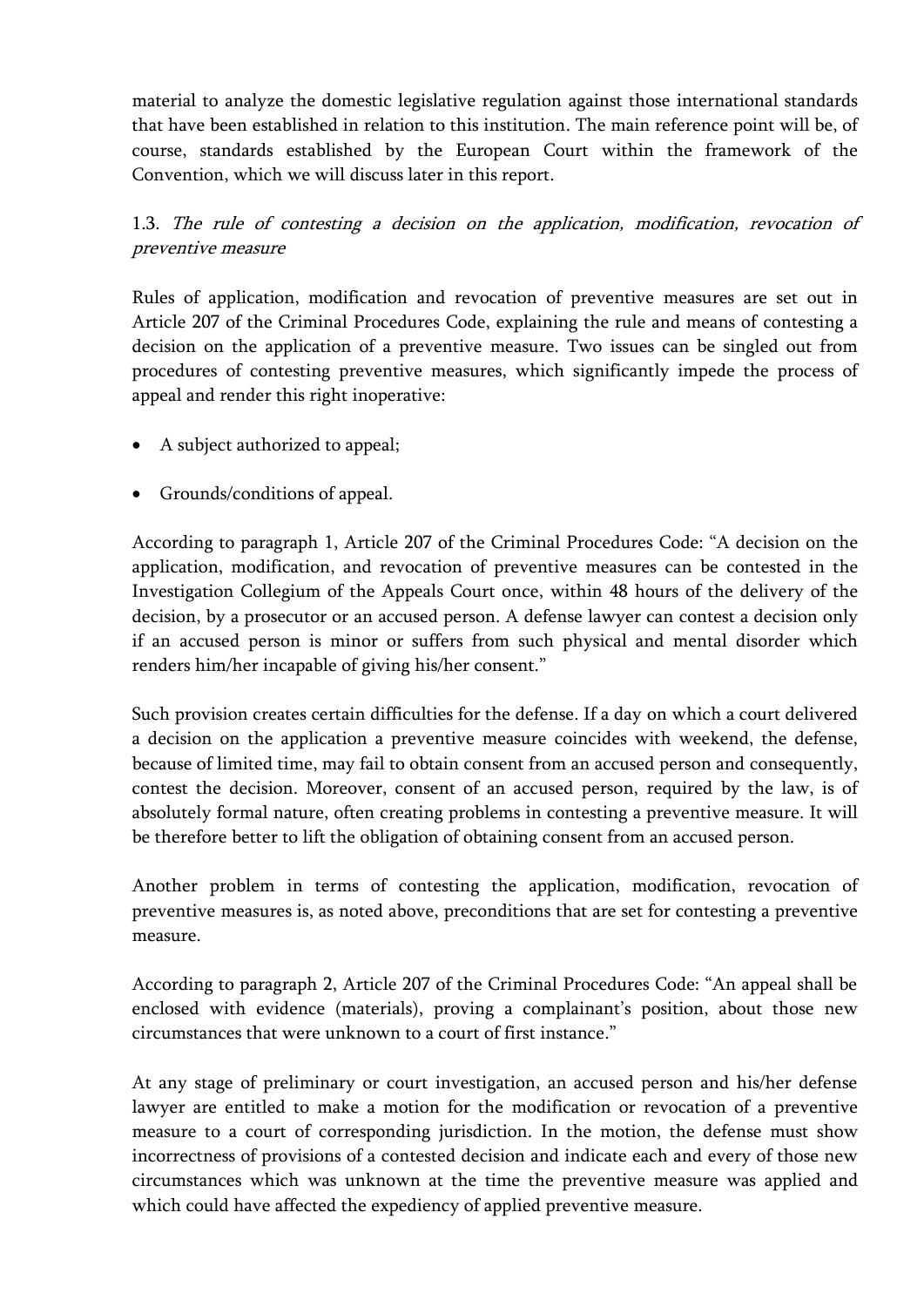Admissibility of a motion for modification or revocation of a preventive measure is considered without oral hearing of a judge. However existing precondition for contesting a preventive measure creates significant impediments on the very admissibility stage. In practice, a complaint lacking evidence proving new circumstances is considered inadmissible by the court. For example, if the defense contests the preventive measure which was not applied properly by the court of first instance, this appeal will be deemed inadmissible by the appeals court if it does not contain such new evidence which was not considered by the lower court.

This happens because the law requires from the defense to submit to the court new evidence on the ground of which it demands either modification or revocation of the preventive measure. An accused person and his/her defense lawyer have the right to contest illegal or/and unsubstantiated decision on a preventive measure in the upper court but the complaint must first meet strict formal requirements and clear the admissibility stage. At the same time, the burden of proof lies with the accused person to clearly show a new circumstance which will enable the court to deliberate on the modification or revocation of a preventive measure.

Such situation, in fact, restricts the right of the defense to a fair trial by establishing rigid and in a number of instances, inadequate procedural restrictions. The above discussed factors render the right to appeal a preventive measure illusory.

Is it worth noting that the interviews conducted within the scope of this study reveal that the prosecution gives different interpretation to the appeal mechanism specified in the law. In particular, according to a representative of the prosecutor's office, the mechanism for contesting a preventive measure is a very good lever to examine how lawful and substantiated is a decision taken by a court of first instance. Moreover, it provides an opportunity to provide those new circumstances to the court of appeal, which were unknown to the lower court.

For the defense, the submission of new circumstance is "a possibility" alone which may be used by a subject authorized to appeal in order to strengthen their position. The existing practice, however, proves the opposite, which views the submission of new evidence as an imperative requirement of the law. The European Convention does not specify a concrete mechanism of contesting a decision of the court of first instance (for example, the necessity to file a complaint with a court of appeals or court of second instance). The case law deems the existence of a means for reviewing a decision even in a court of the same instance as most important thing.

With regard to the mechanism for contesting a preventive measure, a representative of the High Council of Justice of Georgia believes that the Criminal Procedures Code gives a possibility to a person to contest decisions and review provisions which he/she considers wrong through courts. The mechanism of contesting preventive measures includes several key elements designed to protect human rights enshrined in constitution and international norms. In particular, appeal of a decision on preventive measure enables a party to contest a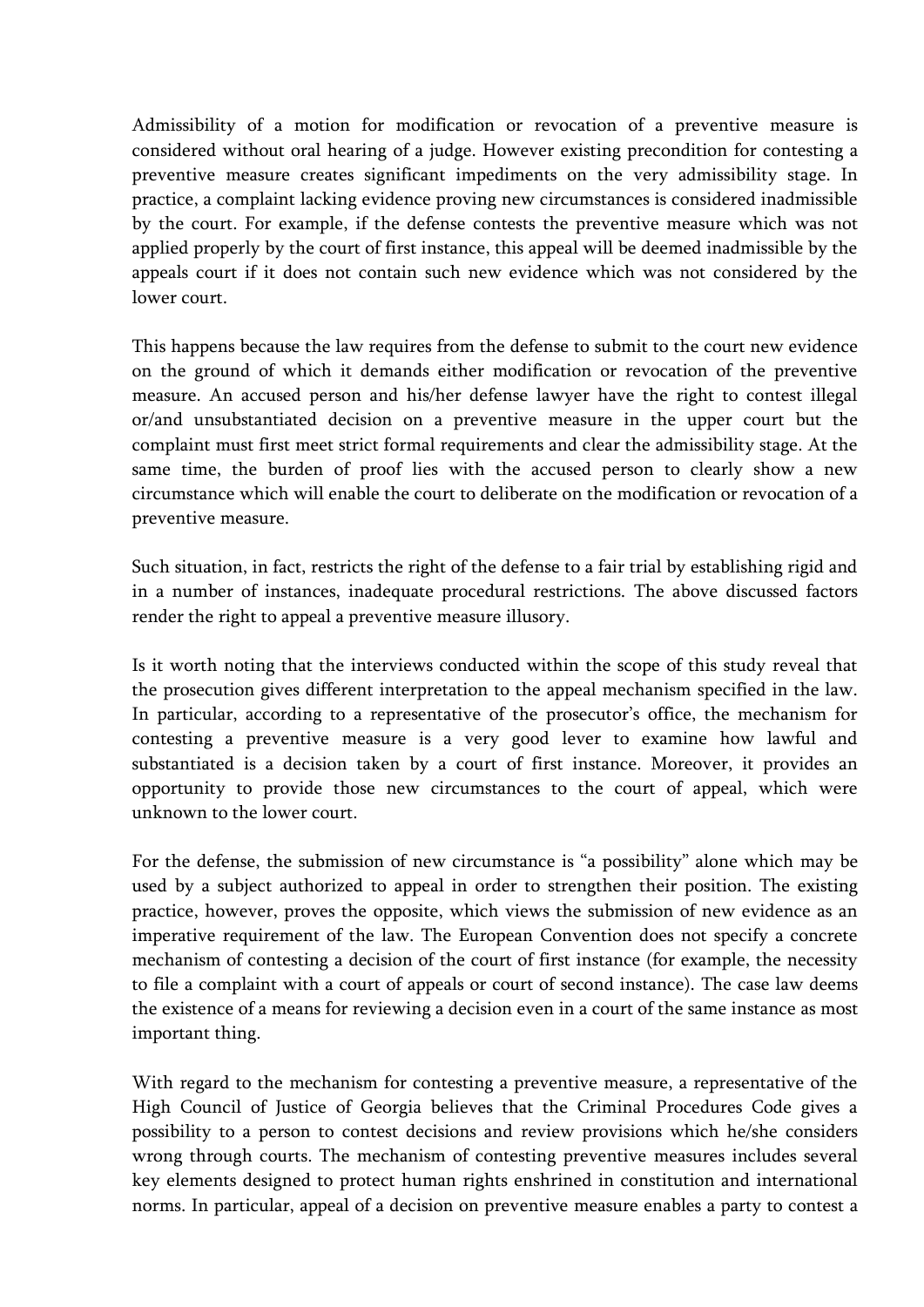decision of lower court, which it deems unlawful and unsubstantiated, to prove the truth of his/her opinion once again and obtain revised, fair decision. Appeal of the decision provides an opportunity to submit additional evidence which the party failed to submit to the court of first instance.

The Public Defender noted in his interview to a representative of the Coalition that the appeal mechanism is in place and fully meets standards. According to him, one can argue over timeframes, whether the timeframe given to an accused person to appeal a decision on preventive measure is reasonable. He also said that the practice of application of preventive measures is more problematic.

The right to appeal to court which is guaranteed by the Constitution does not imply only formal guarantee of access. The right to appeal to court implies a whole set of guarantees throughout the entire process – from admissibility of appeal to hearing it on merits.

Court supervision of the lawfulness of detention includes the right of an accused person to contest the lawfulness of detention in a court which, on its part, must ensure a speedy consideration of the complaint and decision on release if the detention is unlawful.

Detained or arrested persons must have the right to have the lawfulness of their detention reviewed both on merits and procedurally. A review of lawfulness of detention by a court must ensure that the right to review is practical and effective rather than theoretical and illusory. In any case, such proceeding must meet basic requirements of a fair court, which in case of above discussed norms are not met.

# 2. European Court's approach towards preventive measures

The regulation of detention on the national level is assessed, on the one hand, against Article 5 of the European Convention on Human Rights which reads that "the lawful arrest or detention of a person effected for the purpose of bringing him before the competent legal authority of reasonable suspicion of having committed and offence or when it is reasonably considered necessary to prevent his committing an offence or fleeing after having done so" and on the other hand, against judgments of the European Court for Human Rights, which made it clearer the content and boundaries of the restriction of freedom of a person.

The primary obligation of member-states of the Convention is clearly outlined in paragraph 3, Article 5 which requires that everyone arrested or detained on the above cited grounds shall be brought promptly before a judge or released pending trial. Moreover, the release may be conditioned by guarantees to appear for trial.

Any measure restricting the freedom of a person must be viewed in the light of ensuring presumed innocence of a person, on the one hand, and on the other, fair hearing of a case against the importance of a person's freedom. Therefore, only a doubt that a person may commit a crime cannot outweigh the presumed innocence until the necessity and inevitability of restricting the freedom is not proved with undeniable, relevant and sufficient evidence.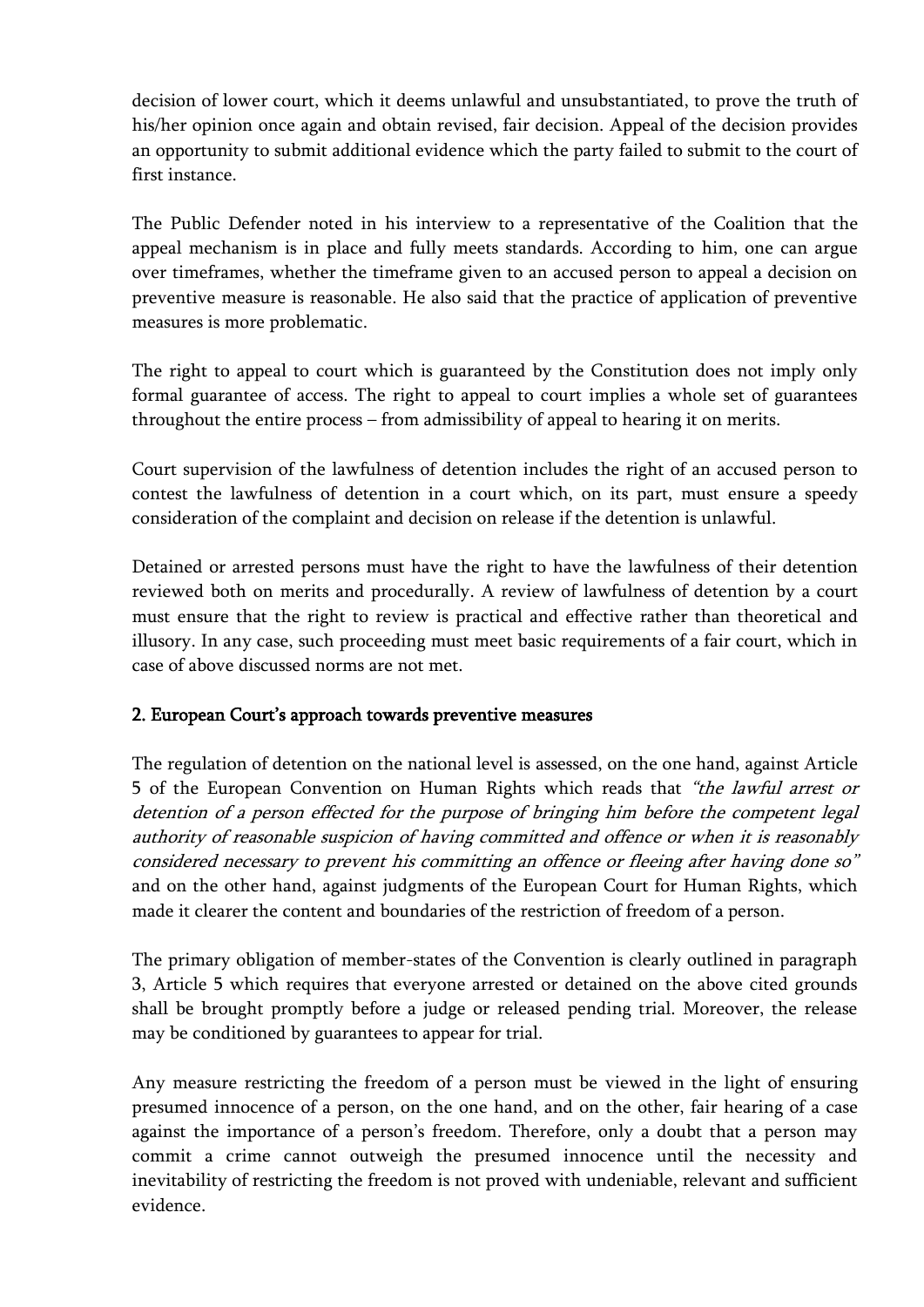The European Court has explained clearly that the severity of punishment faced by a person does not mean in itself a lengthy detention.

At the same time, the Court emphasized that the need of applying detention must rest on convincing and consistent grounds which must be assessed in concrete circumstances.

Such explanation of the Court indicates that no abstract threats can exist which may render the detention of a person necessary as well as that threats cannot be real and immediate during the entire period of detention. If such threats exist, its reality and immediacy must be proved by concretely perceptible, convincing and relevant circumstances. At the same time, once these threats are neutralized a possibility for unconditional termination of detention must exist.

According to the European Court, a threat of perverting the course of justice (which may be a ground justifying the detention) cannot exist at the stage when all evidence has been collected.

Such approach of the Court indicates about the need of constant revision of detention because a threat existing at the initial stage of detention, thereby justifying application of this preventive measure, may become neutralized, thereby rendering the continuation of detention of a person unjustified.

With regard to a motion for detention, one must note that the burden of proof always lies with the prosecution.

It is the prosecution which must prove the existence of those circumstances which justify the deprivation of a person's liberty at the initial as well as any following stage throughout the term of detention. According to the European Court, it is a responsibility of public bodies to examine all circumstances which either prove or deny the existence of that public interest which, taking into account presumed innocence, justifies the deviation from a general rule of the respect of human freedom.

Especially noteworthy is the attitude of the European Court towards the role of court in the protection of a person's freedom. Several cases are noteworthy in this regard, including a case against Georgia, in which the European Court expressed its deep concern about pre-trial detention applied by the Georgian courts and a decision "which was taken in the form of standard order prepared in advance." Instead of performing its duty to seek solid arguments to justify the pre-trail detention, Georgian court relied and limited itself to a decision which was "a standard template text with pre-printed reasoning." Such practice clearly indicates about absence of special diligence in considering the issue by national state bodies which runs counter to the spirit of paragraph 3, Article 5 of the European Convention.

The approach of the European Court in the case *Giorgi Patsuria against Georgia* it also noteworthy, in which the Court ruled that the application of pre-trial detention towards the complainant for the duration of 9 months and 12 days was unsubstantiated and unjustified.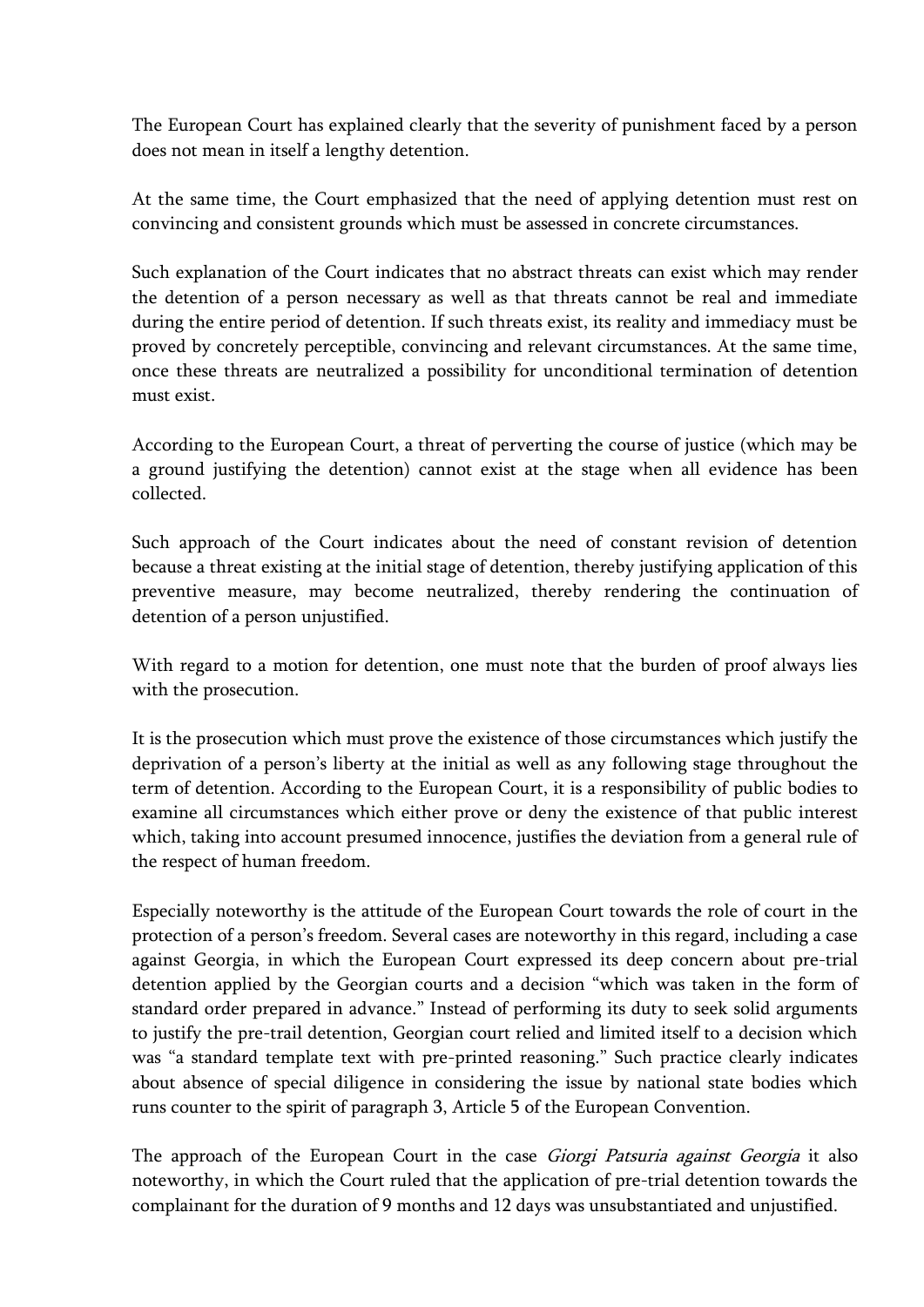In this case, the European Court assessed: "It is essentially on the basis of the reasons given in the relevant decisions of the national judicial authorities and of the arguments made by the applicant in his or her applications for release that the Court is called upon to decide whether or not the detention on remand was justified under Article 5  $\S$  3 of the Convention. Those decisions must contain "relevant" and "sufficient" reasoning and address specific features of the given case in order to justify the deprivation of liberty. In other words, any period of detention on remand, whatever its length, requires appropriate motivation by the competent national authorities which, moreover, are obliged to display "special diligence" in the conduct of the proceedings."

In the end, the Court, taking into account paragraph 3, Article 5 of the Convention, emphasized that when public officials decide on the issue of release of a prisoner, they must take into account alternative measures to ensure applicant's appearance before the court. Even though this judgment indicates about the need to consider a case within a reasonable timeframe or the right of a detainee to be released during the consideration of the case, it also contends that such release can be conditioned upon a guarantee of his/her appearing before the court.

Regarding the substantiation of a court decision, the European Court expressed its concern in a case against Turkey, noting that decisions of the first court substantiating the necessity of detention contained almost identical and even banal phrases, whilst on three occasions the reasons were not provided at all. Therefore, the Court was suspicious about the presented substantiation.

The practice developed by the European Court clearly proves the exceptionality of detention as a measure, the expedience of which must be assessed by taking into account concrete and individual peculiarities of a case and an accused person which should provide or exclude a possibility of applying the detention. Moreover, each such concrete peculiarity or circumstance must be reflected in a decision on the application of detention to a person.

As regards other procedural rights and guarantees of an accused person, they are given in paragraph 4, Article 5 of the Convention which entitles everyone who is deprived of his liberty by arrest or detention to take proceedings by which the lawfulness of his detention shall be decided by a court. The timely control is especially important in case of application of detention to a person.

According to the European Court, the right of further court control enshrined in the Convention, which envisages revision of a decision on detention, is absolutely independent of an obligation of initial appearance of a detained person before the court.

# 2.1. Rights of accused person according to Article 5 of the Convention

Even though the text of Convention, taken separately, does not provide a comprehensive and exhaustive list of guarantees, the practice of the European Court establishes the boundaries of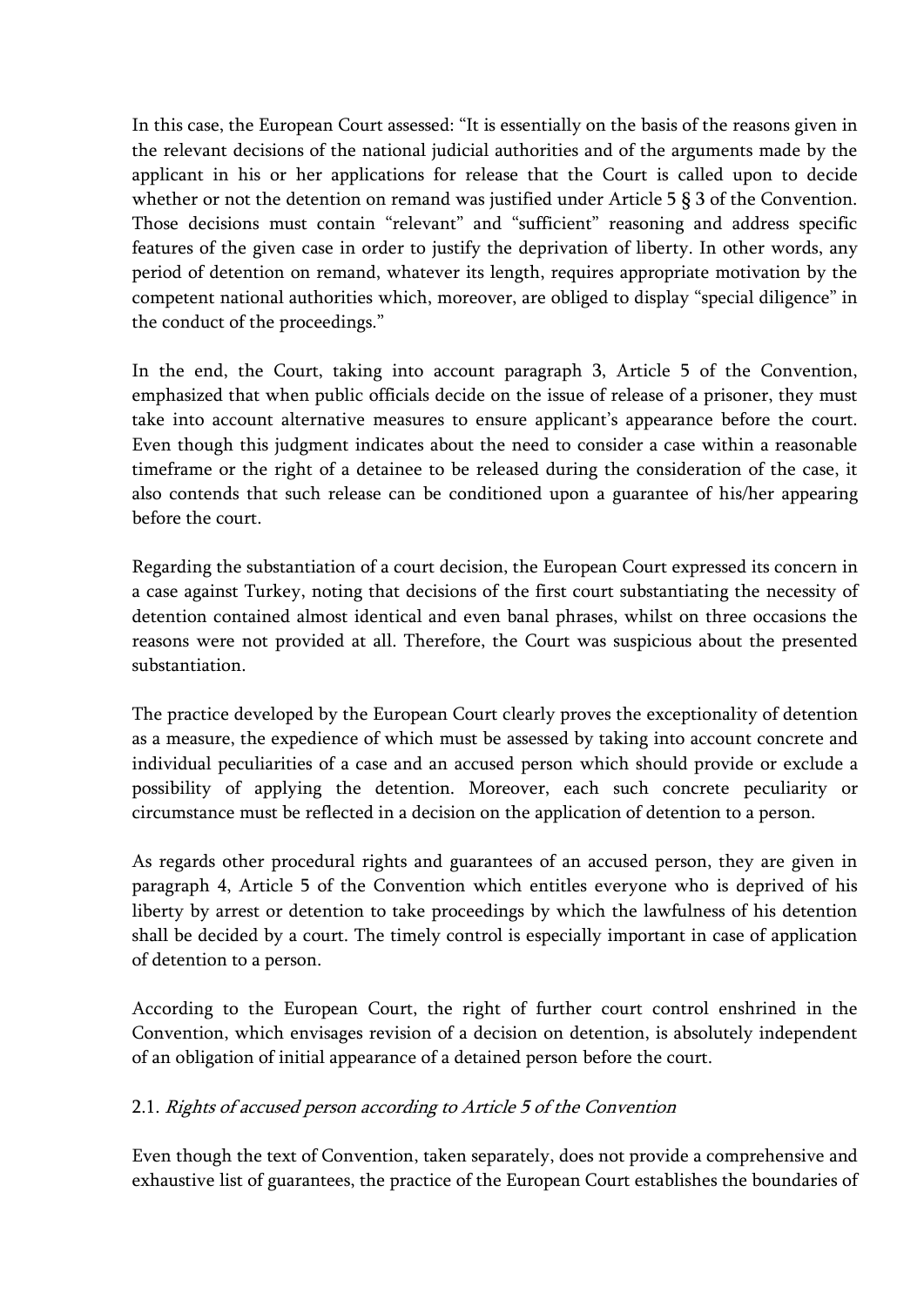the rights of an accused person. According to this practice the rights guaranteed under Article 5 (4) of the Convention are the following:

a) The right to revise lawfulness of detention/arrest by a court. Persons who are detained or arrested have the right to have the lawfulness of their detention revised both on merits and procedurally. The legislation must strengthen guarantees for a speedy decision by a court on the release of detainee if the review establishes that detention is not lawful or becomes unjustified after a certain period of time or because of certain developments.

An interesting aspect which the European Court established with regard to this right is that a court must consider not only procedural requirements envisaged by the legislation but also the reasonability of that doubt which supports detention and legitimacy of that aim which the detention and further arrest serve.

b) The right to hearing - according to the European Court, the hearing shall be conducted when a person is detained in accordance to paragraph 1(c) Article 5.

c) The right of equality and adversarial proceeding, which means the possibility of both parties to a proceeding to get familiar with evidence and argumentation presented by another party and express its opinion about them. According to the European Court, it is not always necessary that the proceeding related to Article 5 (4) meet all those criteria which are required under the right to fair court (paragraph 1, Article 6 of the Convention). However, it must be the proceeding which ensures a person with guarantees by applying which he will effectively argue about lawfulness of detention applied to him. In order to assess how effective is the review procedure, one must take into account concrete circumstances and the proceeding must meet requirements of fair court.

d) The right of access to case materials – one of significant guarantees is the access to investigative materials which enables a detainee to argue over arguments and facts which constitute the ground for his pre-trail detention.

Moreover, to ensure effective exercise of this right, a very important requirement to public bodies is to ensure the notification of a party to a proceeding about the review procedure in order to enable it to present comments about those arguments which constitute the ground for continuation of pre-trial detention.

The European Court noted that the equality of parties to a proceeding is not observed when the defense has not the access to those documents of the case which are necessary to effectively contest the lawfulness of the detention of his client.

e) The right related to the availability of defense lawyer, which in some cases implies the right to have a public defense lawyer.

f) The right to speedy consideration of a case.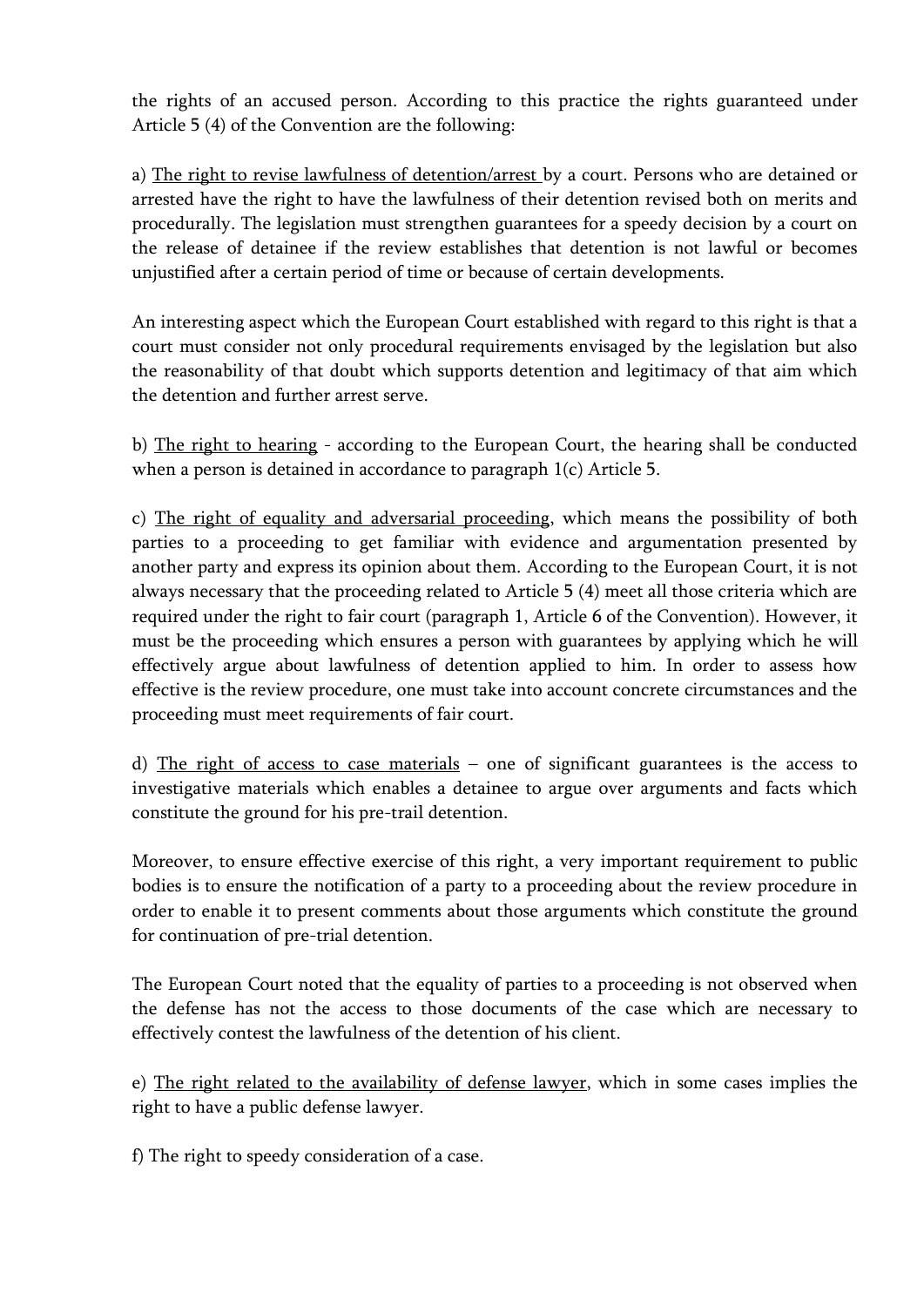Regarding the right to adversarial proceeding, one should single out the judgment of the European Court, dated 27 May 2010, delivered on the case Saghinadze and Others v. Georgia, in which the Court Stated that, "…as a matter of domestic law and practice, in the present case also, the prosecutor had the privilege of addressing to the trial court, along with the bill of indictment, submissions pertinent to the issue of continued detention which the first applicant could not contest either in writing or in oral submissions. The judicial review of 29 June 2006 cannot therefore be said to have been of an adversarial nature, where the principle of equality of arms was respected."

# 2.2. European Court's approach to the application of bail

The European Court's approach towards the application of bail as a preventive measure is interesting. First, it must be noted that the Court formulated its approach towards several main issues, including: in what circumstances the application of bail can be reasonable/unreasonable, how the amount of bail should be calculated, what is the obligation of the state in regards to the application of non-custodial measures.

According to the European Court, bail can be necessary only until convincing reasons justifying detention exist.

Moreover, the application of bail to any criminal case is not, of course, considered reasonable. The Court noted that the use of bail with the aim to avoid disposal of evidence, commitment of new crime or violation of public order will not be effective.

The issue of size of bail is, as noted in the beginning, closely related to aggravating the severity of preventive measure if the bail is not paid within the timeframe set for that. Therefore, the European Court's approach towards the size of bail is worth noting: when defining the size of bail, the property of a detainee and his/her relationship to those persons who pay the bail must be assessed, in other words, to what extent is the lost of the amount of bail or institution of a criminal proceeding against the surety, in case the detainee fails to appear before the court, constitute a sufficient factor to prevent the detainee from going into hiding.

And finally, considering the magnitude of the bail, the Court imposed on states the obligation of a similar special diligence in defining the amount of bail as in deciding on the necessity of detention.

# 3. Conclusion

The review of national legislation and international practice allows, inter alia, to outline similarities and differences between them. Findings resulting from the comparison enable to assess how the concerns about the application of preventive measures are related to the legislative regulation of this mechanism and its practical application.

As seen from above, the national legislation contains several guarantees for the defense of an accused person, which, similarly to the approach developed by the European Court,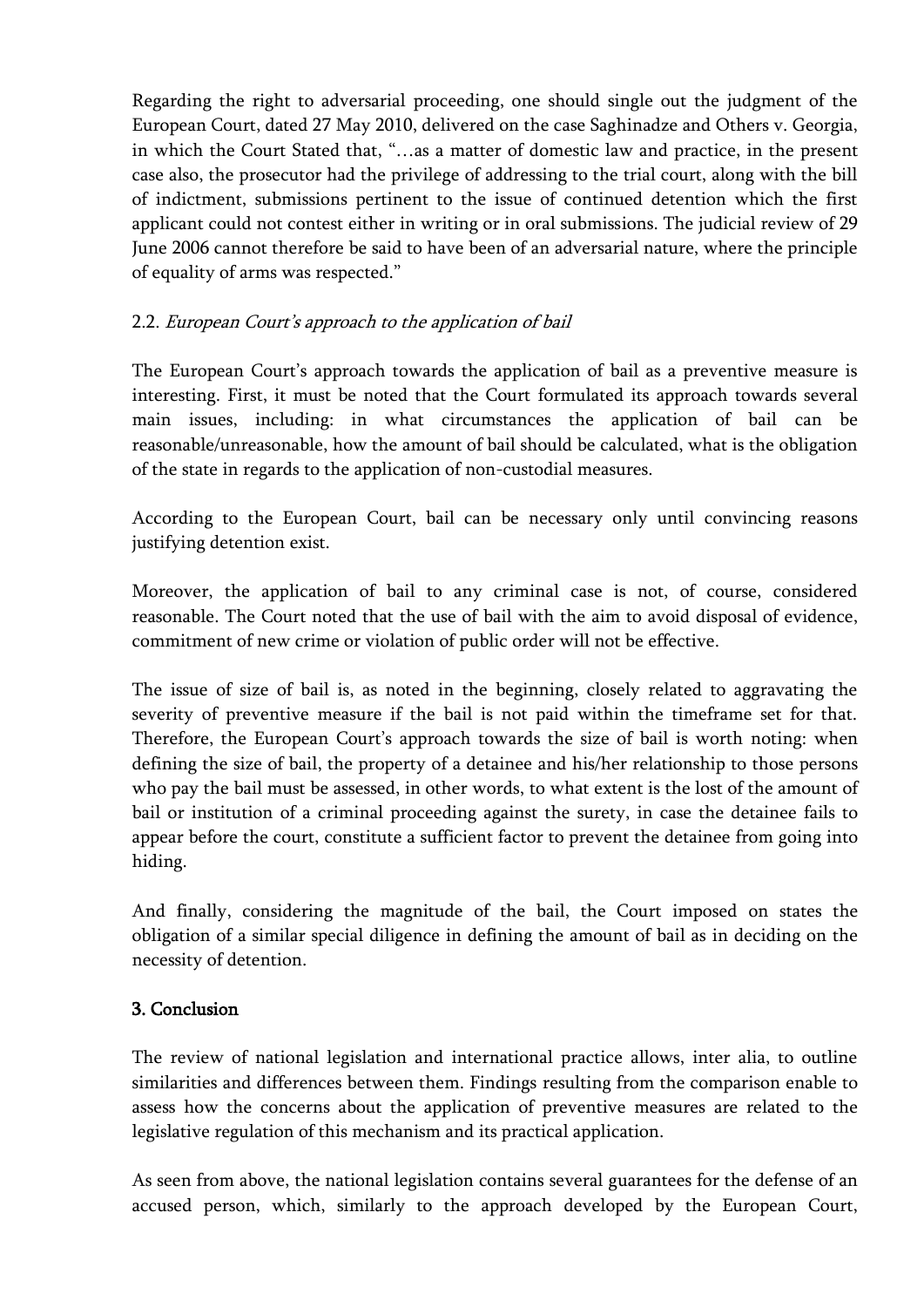strengthen presumption in favor of freedom of a person. The key among these guarantees is a general restriction of preventive measures on four grounds and a reasonable doubt existing about them. As regards the use of a concrete preventive measure, the law requires from the prosecution as well as a court to observe proportionality when selecting a preventive measure. To this end, the law envisages several types of preventive measures and those circumstances which if existing, preventive measure can be used. Such regulation allows to ensure proportionality of restriction of a person's liberty, taking into account interests of justice and public as well as the right of an accused person.

Considering the standards developed by the European Court, one must single out the issue of burden of proof. The national legislation imposes the obligation on the prosecution to substantiate in its motion the expediency of a preventive measure, on the one hand, and on the other, proportionality of a concrete preventive measure.

As regards the right to review the lawfulness of detention, the national legislation in this part, in contrast to other regulatory issues of preventive measures, falls short of requirements of international standards. As noted above, by imposing an obligation to submit a new evidence in order to use the right of appeal, the legislation renders the exercise of this right illusory and its existence in the legislation senseless. Bearing this in mind, the grounds of the review of a court decision as well as a procedure for filing an appeal needs to be improved in order to be in line with the international standards of human rights.

As a conclusion, it must be said that the analysis of national regulation and its compliance with international standards heightens the assumption that the majority of problems concerning preventive measures are related to a practical use of the mechanism rather than to legislative regulation. Nevertheless, there are issues which can be improved only by legislative changes, among them is the right to appeal.

# 4. Application of preventive measures in practice

To study the application of preventive measures in practice, 50 court decisions were analyzed. In two of them different preventive measures were applied to accused persons.

As a primary assessment, it should be noted that none of the decisions studied denied a motion of the prosecutor for the application of preventive measure. Consequently, all decisions envisaged the application of preventive measures to accused persons. As regards the types of preventive measures, only detention and bail were applied, no other preventive measure was used. Moreover, none of preventive measures demanded by the prosecution was denied/modified in those court decisions that were analyzed.

It is worth noting that during the conduct of this analysis, monitoring reports of Tbilisi City Court' Collegium of Criminal Cases were published which provide information about the application of preventive measures. The reports cover the period from October 2011 through March 2012 and accordingly, provide the information about 185 sittings of first submission to courts.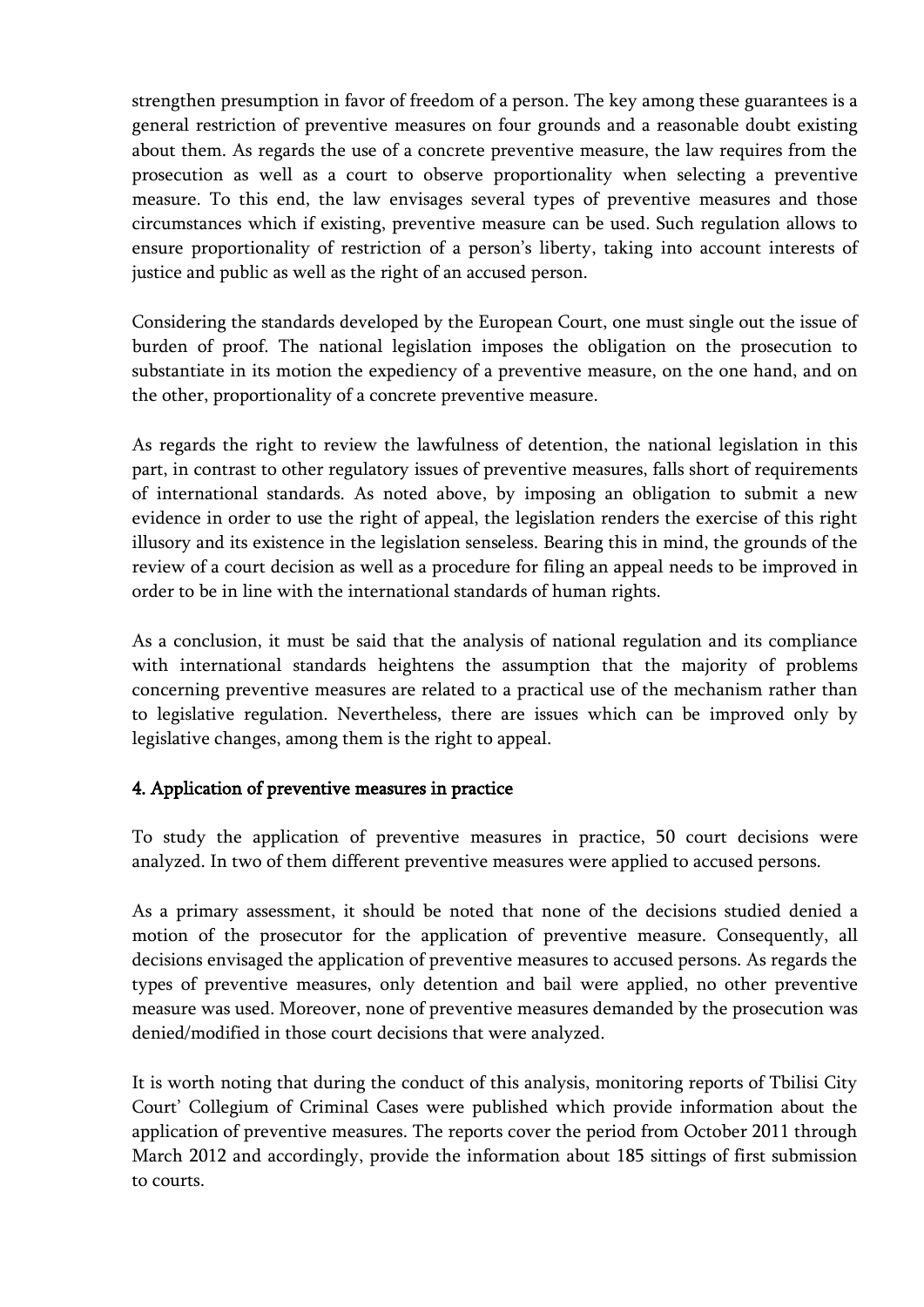According to monitoring reports, in none of 185 cases was an accused person cleared of preventive measure. Moreover, no other measure was applied save detention and bail.

The analysis of decisions studied within the framework of this study revealed basic trends in the practical application of preventive measures. Among them one can single out the following main problems:

- Banality of court decisions;
- Lack of substantiation;
- Application of different preventive measures under similar circumstances;
- Lack of deliberation on the use of less stringent measure.

Before discussing each of the above problems separately, it should be noted that the structure of studied court decisions is identical. In the substantiation part, the absolute majority of them repeats the text of prosecutor's motion word by word. The decisions allocate quite a large space to the reasoning about a possible commitment of crime by an accused person and submission of evidence against him/her. Also, each of the studied court decisions is focused on depicting the nature and severity of crime. Considering this, the majority of decisions is marked by irrelevant deliberations.

It is worth to note those cases separately which contain identical phrases, for example, decisions taken by various courts read: "It [the sum of bail] represents a guarantee of further normal behavior of the accused person and a reminder to him to determine his further behavior properly."

Such instances further underscore the banality of decisions.

During the analysis of application of preventive measures in practice, respondents expressed their opinions about available data on preventive measures.

According to a representative of the prosecutor's office, such practice of applying preventive measures is conditioned by efficiency of bail and detention. A defense lawyer contended that "even though the developed practice is justified based on the principle of delivering effective justice but the Georgian practice is conditioned by a strict criminal policy and result from declared 'zero tolerance.'" Moreover, another defense lawyer said that "these two measures (bail and detention) are applied because only they achieve the aims of preventive measure."

# 4.1. Banality of court decisions

The study of court decisions show that courts use identical arguments to substantiate their decisions, thus making court decisions banal. The main problem in analyzed court decision is the scarcity of facts. A decision relies on provisions of the Procedures Code defining grounds for application of preventive measures. Decisions indicate about the threat of an accused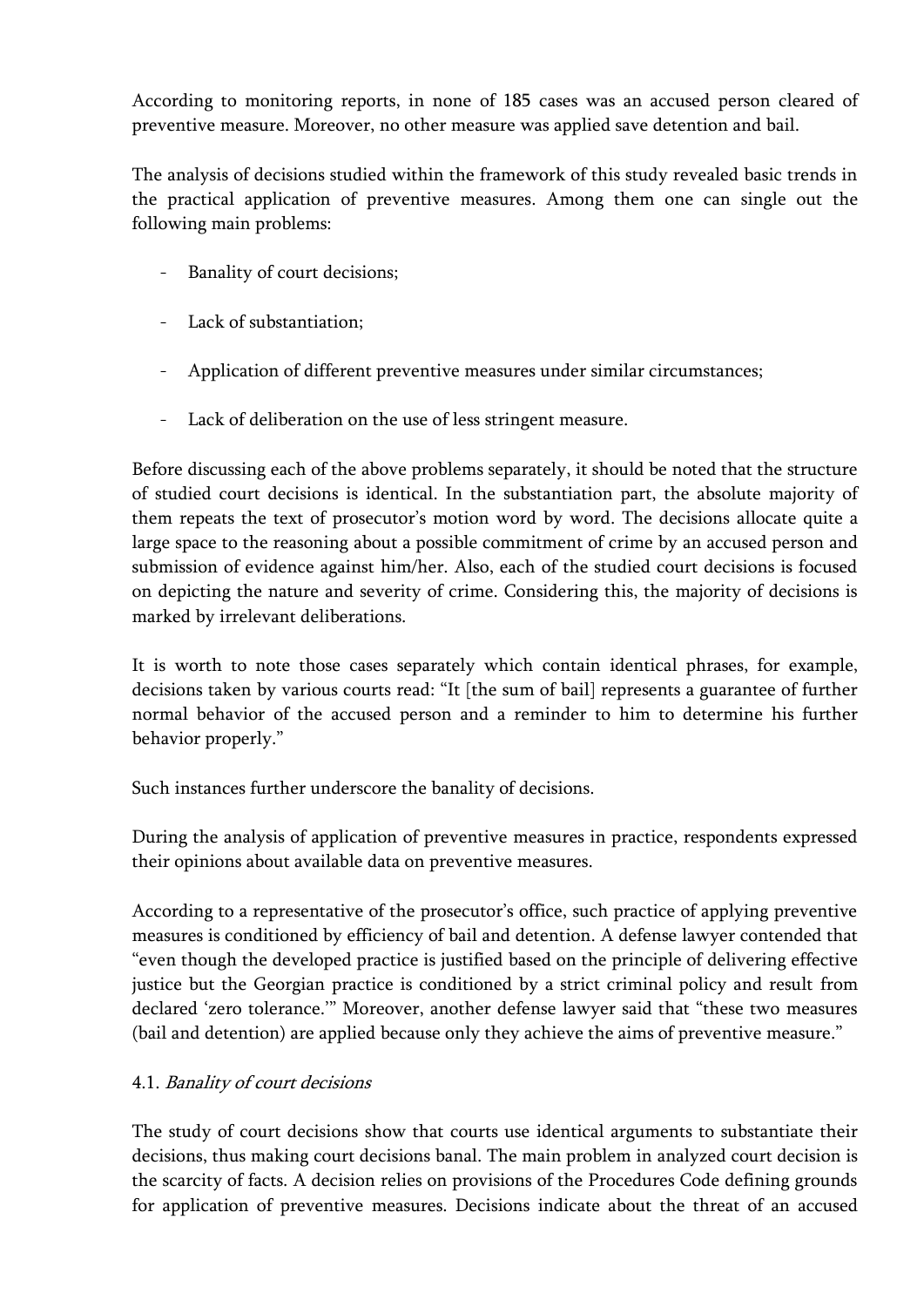person's going into hiding, disposing of evidence, perverting the course of justice or committing a new crime although do not present reasons for this threat.

Consequently, substantiation used in the majority of court decisions is the indication of threats irrespective of how relevant or real those threats are in relation with given cases.

A court, as a rule, does not discuss and take into account individual circumstances of a concrete case – what is the basis of the doubt that an accused person may go into hiding, what are the fact that indicate that an accused person may pervert the course of justice, intimidate witnesses or dispose of evidence, what is the ground for assuming that he/she may commit a new crime if not detained and why the public order may be jeopardized by an accused person being out of prison. Each of these circumstances is of crucial importance when applying a preventive measure to a person.

Scarcity of facts in court decisions results from the quality of substantiation of a prosecutor's motion although this does not relieve a court of its responsibility to apply a preventive measure to an accused person only in case of reasonable doubt that an accused person will pervert the course of justice, intimidate witnesses, go into hiding or commit a new crime. The reasonable doubt itself rises from concrete facts which must be reflected in a court decision properly. If the prosecutor fails to present sufficient evidence, a court must deny the motion.

Banality of court decisions results from the scarcity of facts which should support a reasonable doubt about the existence of one of the grounds specified in the law. When such circumstances are not provided in court decisions on a massive scale, court decisions become of banal nature.

#### 4.2. Lack of substantiation

As noted in the part where the legislation was analyzed, the Procedures Code entitles relevant subjects (the prosecution and the court) to apply preventive measure only in case if there is a reasonable doubt which relies on four grounds explicitly specified by the law.

This obliges the court to start reasoning in a court decision with the issue of expediency of applying a preventive measure. However, such substantiation is strange to the court cases studied by us. The court starts reasoning about a possibility of committing a new crime by an accused person and only thereafter continues reasoning about the application of a preventive measure. It was revealed that the issue of expediency of a preventive measure is, in general, not considered by the prosecution as well. The absolute majority of courts links a reasonable doubt with a possible commitment of a crime by an accused person and cites corresponding evidence proving this circumstance even though a court is obliged to examine with the standard of reasonable doubt a threat of a person's going into hiding, perverting the course of justice, intimidating witnesses and committing a new crime. This, in turn, requires the existence of absolutely different facts from those which may prove a threat of committing a new crime. Nonetheless, courts place emphasis on the fact of possible commitment of crime by a person and then directly proceed to the application of a preventive measure.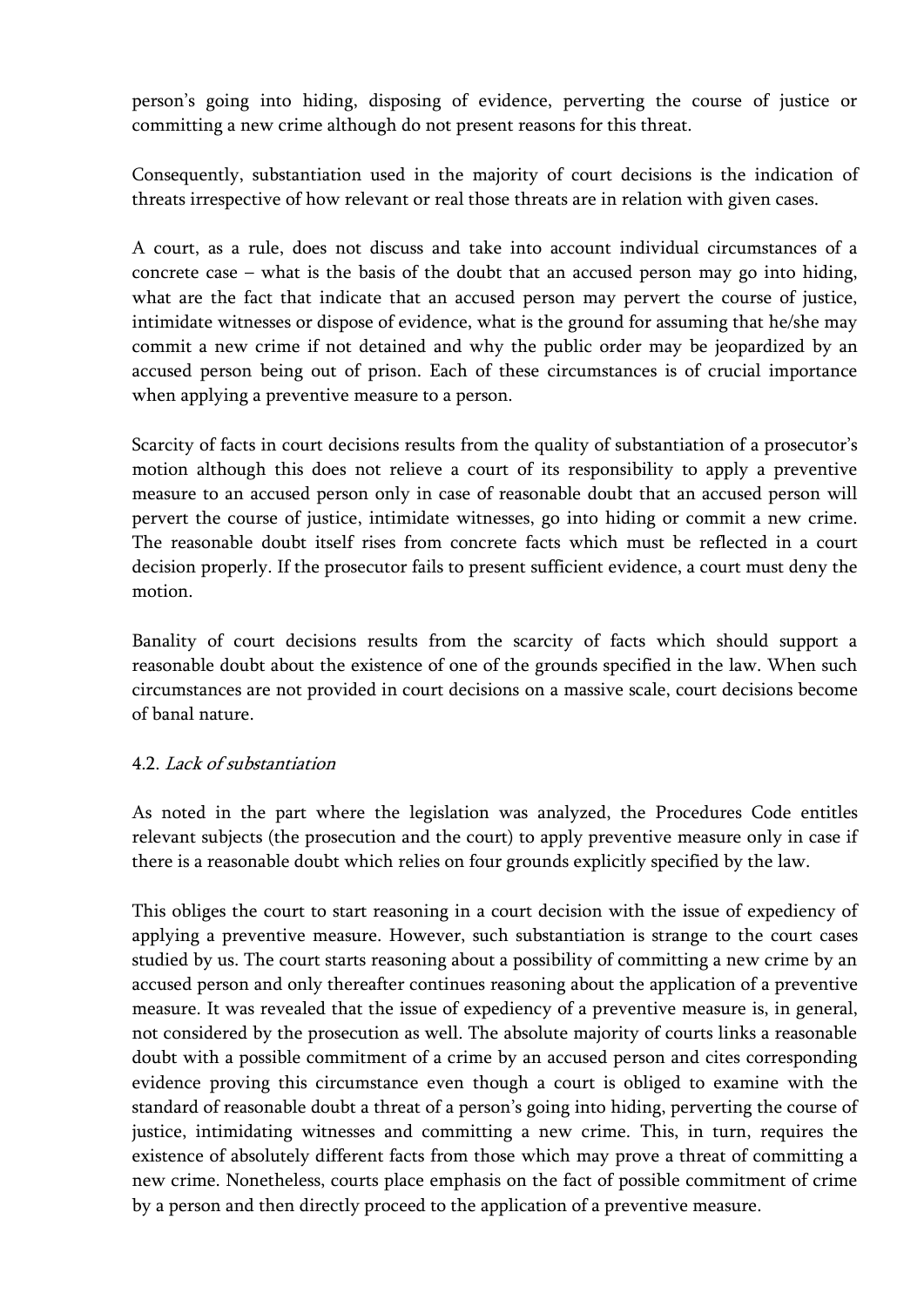In selecting a preventive measure courts do not apply uniform approach. There is no common test which courts would use in selecting a preventive measure. In some of decisions, when selecting a preventive measure, a court uses a test – whether or not an accused person has a place of permanent residence. Court uses this test when applying bail as an argument against the threat of accused person's going into hiding. However, in those cases where court denies the application of bail, its substantiation does not show the use of a similar test. The approach of court is not uniform either towards such instances when an accused person pleads guilty, cooperates and compensates damages. In separate cases, a court uses these circumstances to substantiate the application of bail. However, in cases when detention is applied, a court does not pay attention to these circumstances and focuses on the nature of crime and severity of possible punishment as circumstances which may prompt an accused person to go into hiding. A severity of crime, itself, does not justify the application of preventive measure, in general, and a concrete preventive measure, in particular.

It is also worth noting that when a court deliberates over the reconciliation of an accused person with a victim, compensation of damages, existence of place of permanent residence, thereby denying the threat of person's going into hiding, the ground for applying bail is unclear. If no threat exists of accused person's going into hiding or perverting the course of justice why then is there a need to apply any preventive measure, including a bail? The law explicitly specifies grounds of applying preventive measures which are common for any preventive measure. In the absence of these grounds it is unacceptable to use any type of preventive, even non-custodial measure.

With regard to substantiations of court decisions, the Public Defender of Georgia noted in his interview to the Coalition: "the analysis of part of cases which we received over the period of past two to three years reveals that a court very often does not go into details of a case and very often easily decides on the need of application of preventive measures. As regards substantiation, one may say that a court always, in most cases, meets the prosecutor's demand and this, of course, must give a rise to doubt that the degree of independence of court is very low."

One of the decisions on applying the bail is interesting: a defense lawyer of accused person requested the decrease in the sum of bail because the accused person did not have personal income and imposition of 15,000 GEL would be unreasonable. Consequently, the defense made a motion for decreasing that sum to 8,000 GEL, which the court denied. The decision taken by court does not substantiate the ground of denying the motion of the defense lawyer.

According to the monitoring report on criminal cases, out of 99 instances of applied bail during the monitoring period, the prosecutor presented an evidence of financial status of an accused person for defining the size of bail only in 33 percent of cases. Court did not even try to inquire about that in any of the remaining cases.

Yet another interesting court decision worth noting is the one on applying detention to an accused person. It must be noted that an accused person appeared to the police department within an hour after the incident. Nevertheless, the prosecutor made a motion for detention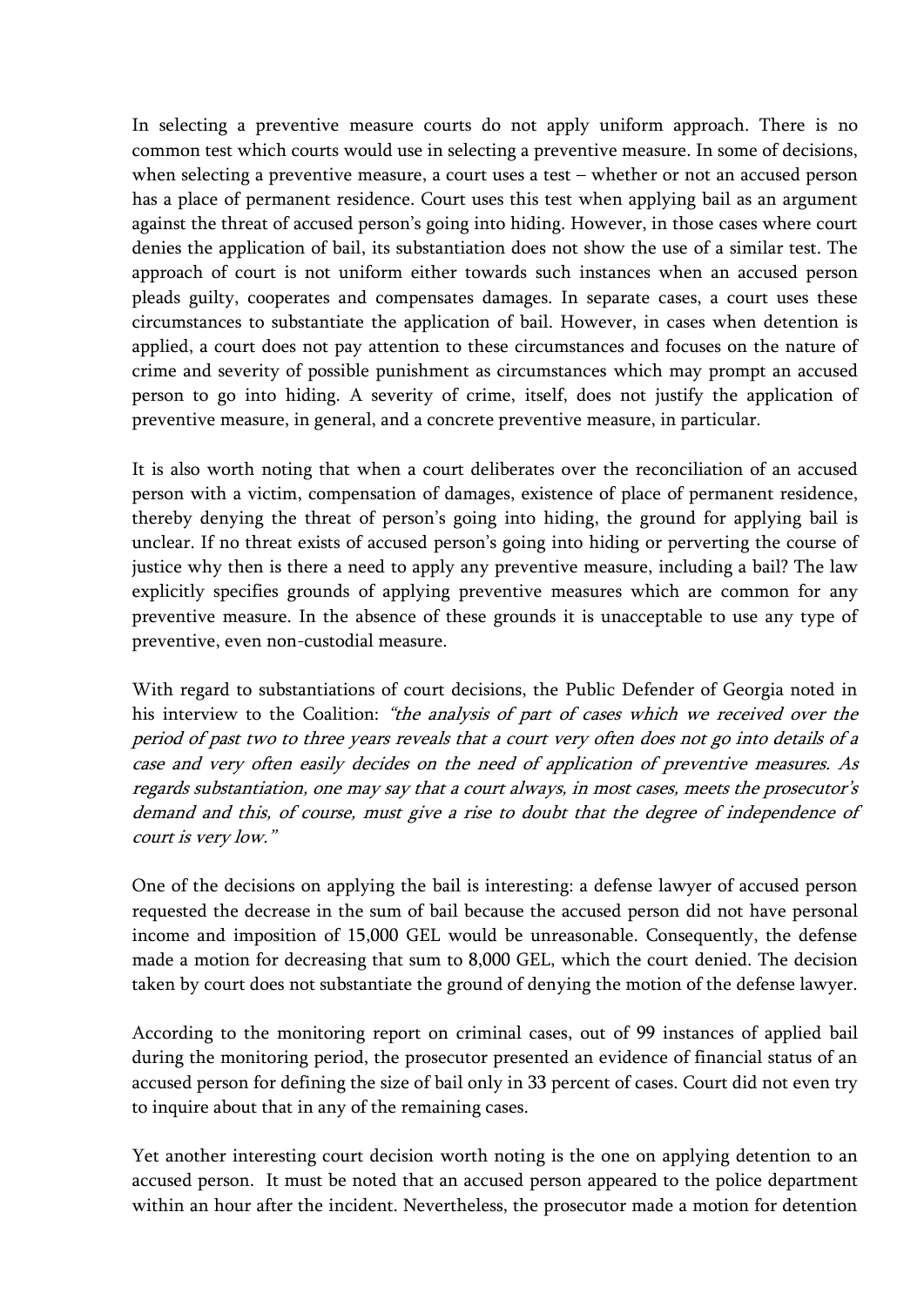citing a possibility of intimidating witness as the ground. A court, without appropriate deliberation and argumentation, granted the prosecutor's motion.

According to monitoring reports on criminal cases, when deciding on application of preventive measures, judges rarely substantiated their decisions. Moreover, courts rarely required from prosecution to substantiate their motions for detention. According to the reports, courts substantiated their decisions only in 34 percent of 86 cases.

### 4.3. Non-uniform approach

In some of court decisions studied within the framework of this analysis, courts applied different preventive measures to persons accused of committing identical crimes. Naturally, court is entitled to apply different measures even towards several persons having committed one and the same crime if different circumstances exist which condition different approaches. Nevertheless, in some of court decisions under which different preventive measures are applied to several accused persons, different circumstances were not identified.

Under the decision of Tbilisi City Court, dated 11 January 2011, preventive measures were applied to seven accused persons, of which six were released on bail, on the basis of prosecutor's motion, whilst the seventh was detained.

In substantiating the application of bail, the court indicated that accused persons (six persons) have permanent housing, were not convicted in the past, which excluded the threat that those accused persons may go into hiding or pervert the course of justice. However, substantiating the application of detention to one accused person, the court did not mention any of these circumstances and limited itself to noting that a number of investigative actions were to be conducted in relation to the case and the interference in this process on the part of the accused person, if left on freedom, was absolutely real. The court decision does not make it clear why investigative actions to be conducted constituted the ground for the detention of only one person and what was the cause of threat emanating specifically from that accused person. The court decision did not contain concrete circumstances which could condition such behavior of the detainee.

#### 4.4. Application of less stringent preventive measures

Each of the studied court cases lack the deliberation over the expedience of applying less stringent preventive measure. When deciding on this issue, a court, as a rule, limits itself to a standard phrase that "application of less stringent preventive measure to an accused person is at this stage inexpedient." Some court decisions also contain a phrase: "Aims specified in paragraph 1, Article 198 of the Criminal Procedures Code of Georgia can be ensured only by applying detention as a preventive measure." Presumably, making such a reference to the law in court decisions is considered as the implementation of obligation imposed on courts udner the law which requires from courts to consider a possibility of applying less stringent measure to an accused person.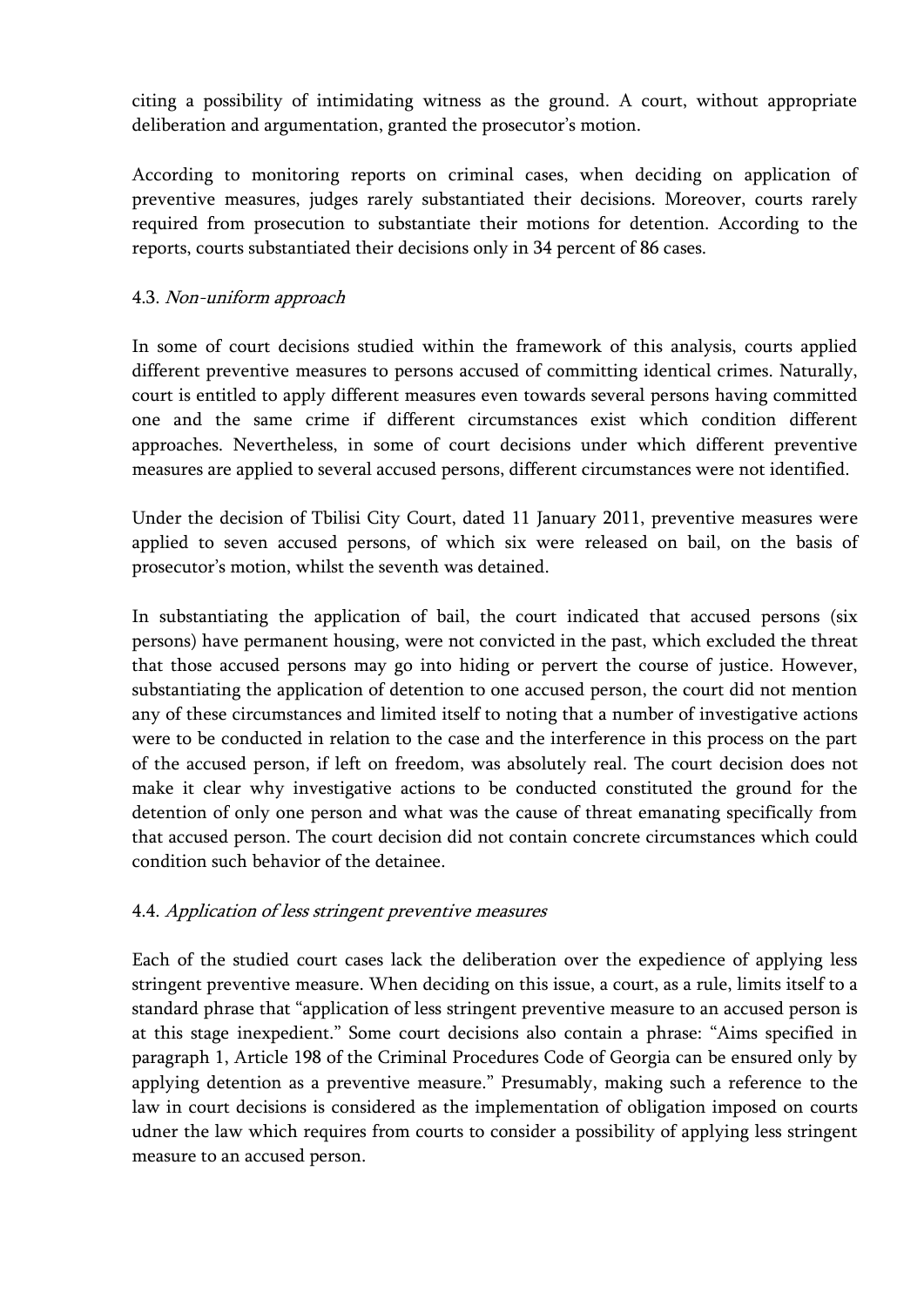A requirement of the Criminal Procedures Code says: "Detention or other preventive measure shall not be applied to an accused person unless the aims specified in this paragraph cannot be achieved by other, less stringent measures."

The above requirement, at the very least, obliges a court to deliberate over this issue and indicate those circumstances in a court decision which make the use of less stringent measures to an accused person impossible.

Phrases used in court decisions show formal attitude of courts towards this issue, which does not comply with the content of the obligation imposed on courts by the procedural law.

As a summary conclusion, the main characteristic features common to court decisions which were analyzed by us must be outlined as the following:

- $\triangleright$  standard of proof is low;
- $\triangleright$  majority of court decisions are in the form of standard order with identical reasoning;
- $\triangleright$  court does not start its reasoning with the issue of the expedience of preventive measure;
- $\triangleright$  court does not deliberate over a possibility of applying a less stringent preventive measure;
- $\triangleright$  court decisions do not reflect appropriate reasoning and arguments that would be in compliance with the standard of reasonable doubt.

# 5. Recommendations

 Decisions taken by court are banal and fall short of requirements of substantiated decision:

Courts must evaluate individual situation and factual circumstances of concrete cases, including peculiarities of a person's character, his/her health and economic conditions as well as any relevant factor which may be of importance in taking decisions on applying preventive measures.

 Standard of proof in prescribing preventive measure is low, which places the prosecution in an advantageous position:

Given that courts are required to apply preventive measures only if grounds, explicitly identified in the law, exist and to apply detention only as an exceptional measure, courts must strictly observe the standard established by the law when considering motions of prosecutors and must grant prosecutors' motions only in case of proper substantiation.